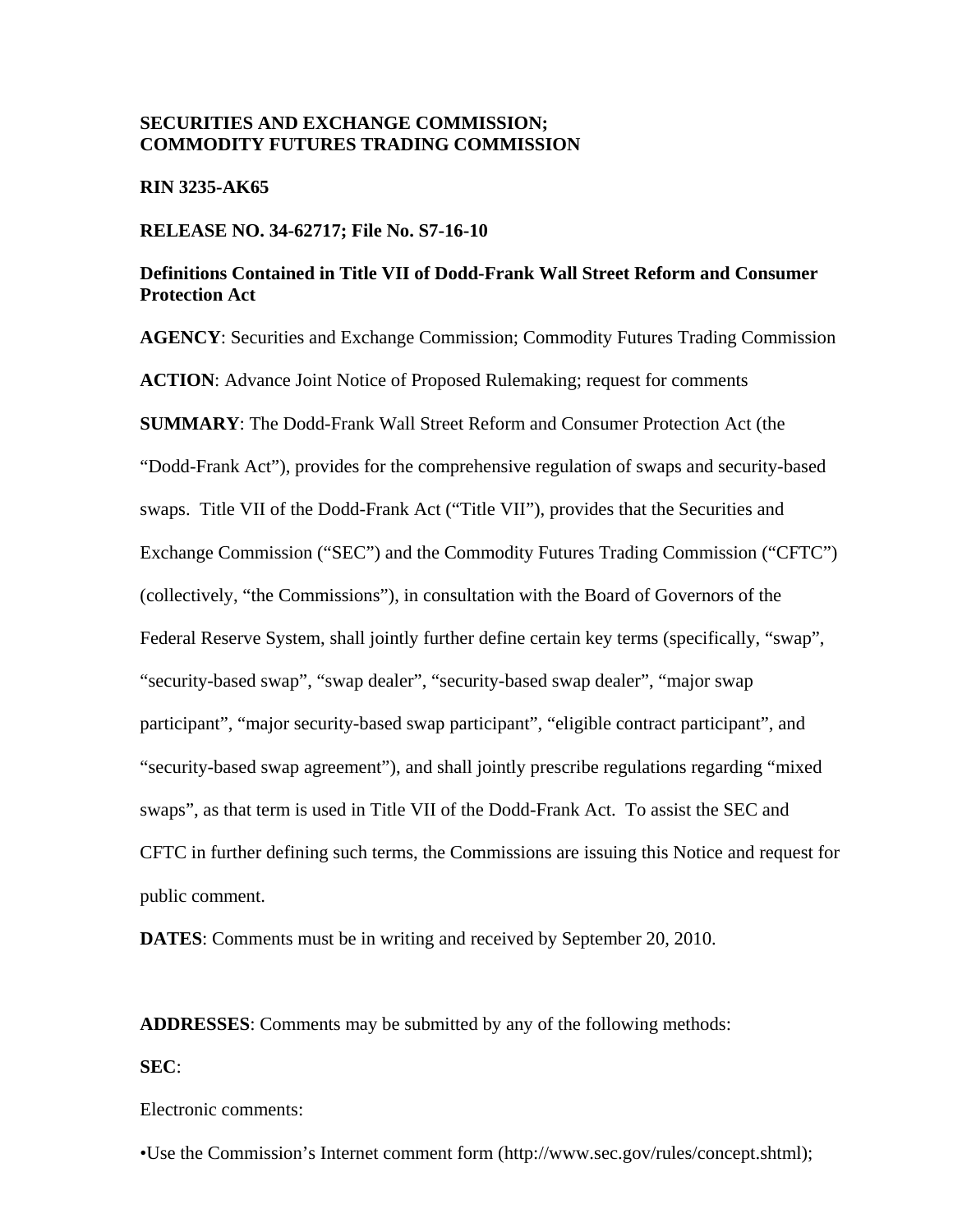•Send an e-mail to rule-comments@sec.gov. Please include File Number S7-16-10 on the subject line; or

•Use the Federal eRulemaking Portal (http://www.regulations.gov). Follow the instructions for submitting comments.

Paper comments:

•Send paper comments in triplicate to Elizabeth M. Murphy, Secretary, Securities and Exchange Commission, 100 F Street, NE, Washington, DC 20549-1090. All submissions should refer to File Number S7-16-10. This file number should be included on the subject line if e-mail is used. To help us process and review your comments more efficiently, please use only one method. The Commission will post all comments on the Commission's Internet Web site (http://www.sec.gov/rules/concept.shtml). Comments are also available for Web site viewing and printing in the Commission's Public Reference Room, 100 F Street, NE, Washington, DC 20549, on official business days between the hours of 10:00 a.m. and 3:00 p.m. All comments received will be posted without change; we do not edit personal identifying information from submissions. You should submit only information that you wish to make available publicly.

**CFTC**: Comments may be submitted by any of the following methods:

- *Mail: David A. Stawick, Secretary, Commodity Futures Trading Commission, Three* Lafayette Centre, 1155 21<sup>st</sup> Street, NW., Washington, DC 20581.
- • *Hand Delivery/Courier:* Same as mail above.
- • *Fax:* 202-418-5521.
- • *E-mail*: Comments may be submitted via e-mail at *dfadefinitions@cftc.gov.*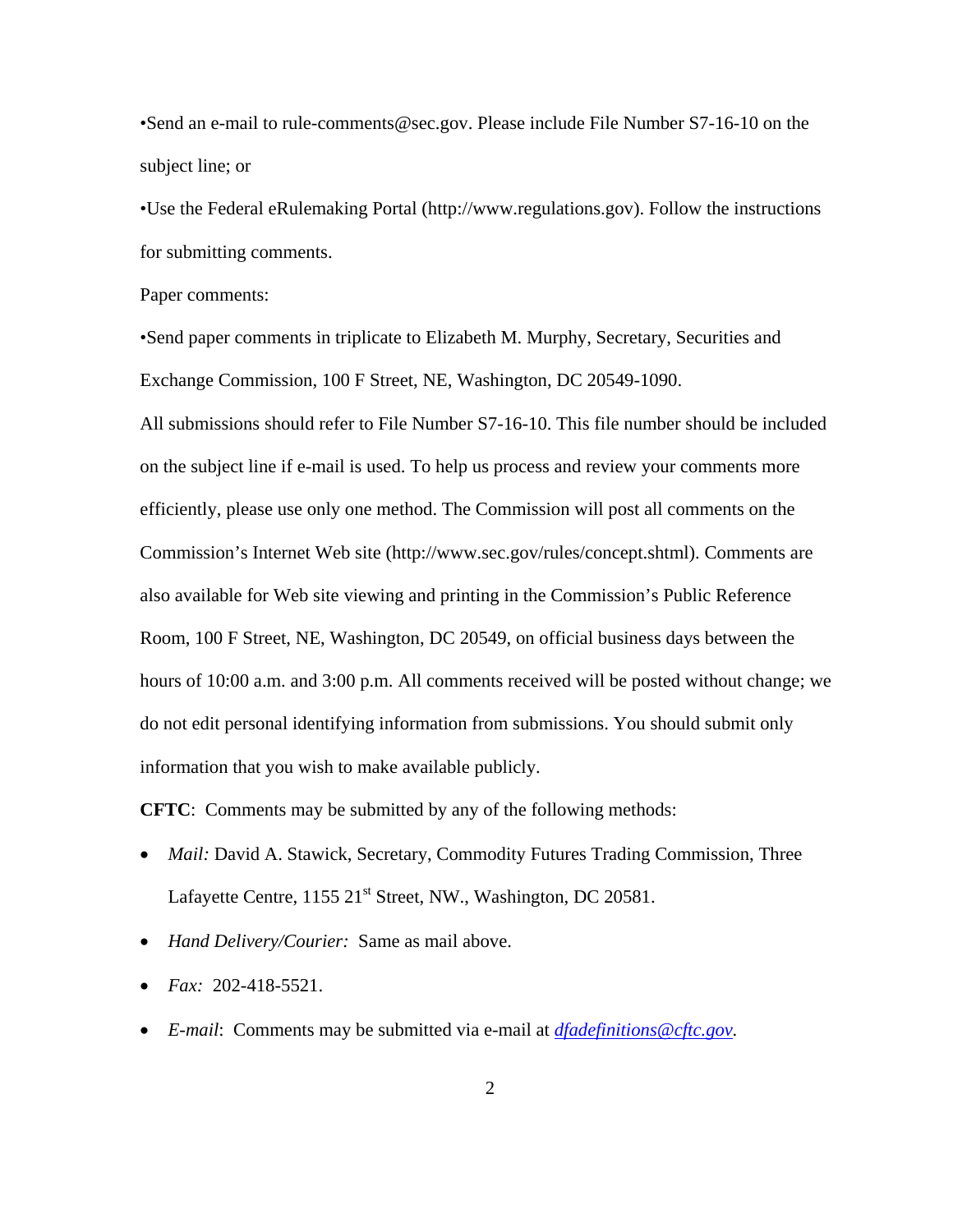- *Agency Web Site:* Comments may be submitted to *http://www.cftc.gov*. Follow the instructions for submitting comments on the Web site.
- *Federal eRulemaking Portal:* Comments also may be submitted at *http://www.regulations.gov.* Follow the instructions for submitting comments.

"Definitions" must be in the subject field of responses submitted via e-mail, and clearly indicated on written submissions. All comments must be submitted in English, or if not, accompanied by an English translation. All comments provided in any electronic form or on paper will be published on the CFTC Web site, without review and without removal of personally identifying information. All comments are subject to the CFTC Privacy Policy.

# **FOR FURTHER INFORMATION CONTACT**: SEC: Matthew A. Daigler, Senior Special Counsel, at 202-551-5578, Joshua Kans, Senior Special Counsel, at 202-551-5591, or Cristie L. March, Attorney Advisor, at 202-551-5574, Division of Trading and Markets, or Michael J. Reedich, Special Counsel, at 202-551-3279, Office of Chief Counsel, Division of Corporation Finance, Securities and Exchange Commission, 100 F Street, NE, Washington, DC 20549-7010;

CFTC: Terry S. Arbit, Deputy General Counsel, at 202-418-5357, *tarbit@cftc.gov,* Julian E. Hammar, Assistant General Counsel, at 202-418-5118, *jhammar@cftc.gov,* Mark Fajfar, Assistant General Counsel, at 202-418-6636, *mfajfar@cftc.gov,* or David Aron, Counsel, at 202-418-6621, *daron@cftc.gov,* Office of General Counsel, Commodity Futures Trading Commission, Three Lafayette Centre,  $1155 21<sup>st</sup>$  Street, N.W., Washington, DC 20581. **SUPPLEMENTARY INFORMATION**: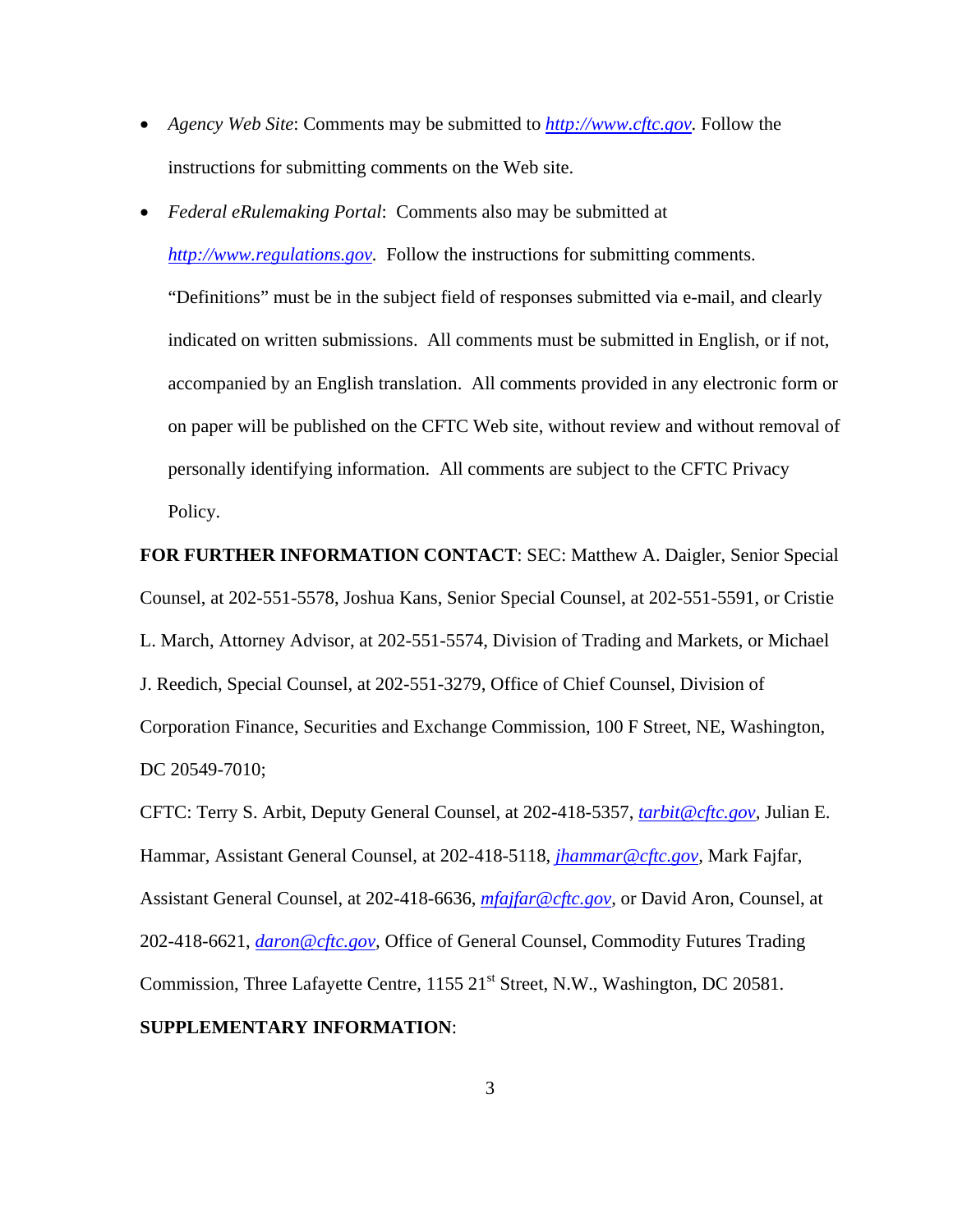### **I. BACKGROUND**

<u>.</u>

The Dodd-Frank Act was enacted on July 21,  $2010<sup>1</sup>$  Title VII of the Dodd-Frank Act provides for the comprehensive regulation of swaps and security-based swaps and includes definitions of key terms relating to such regulation.<sup>2</sup> Section 712(d) of the Dodd-Frank Act provides that the SEC and CFTC, in consultation with the Board of Governors of the Federal Reserve System, shall jointly further define the terms "swap", "security-based swap", "swap dealer", "security-based swap dealer", "major swap participant", "major security-based swap participant", "eligible contract participant", and "security-based swap agreement" (collectively "Key Definitions").<sup>3</sup> Section 712(d) further provides that such jointly prescribed rules and regulations shall be comparable to the maximum extent possible, taking into consideration differences in instruments and in the applicable statutory requirements.

Further, Section 721(c) requires the CFTC to adopt a rule to further define the terms "swap", "swap dealer", "major swap participant", and "eligible contract participant", and Section 761(b) requires the SEC to adopt a rule to further define the terms "security-based swap", "security-based swap dealer", "major security-based swap participant" and "eligible contract participant", with regard to security-based swaps, for the purpose of including transactions and entities that have been structured to evade Title VII of the Dodd-Frank Act. Finally, Section 712(a) of the Dodd-Frank Act provides that the SEC and CFTC, after

<sup>&</sup>lt;sup>1</sup> Dodd-Frank Wall Street Reform and Consumer Protection Act, Pub. L. No. 111-203, 124 Stat. 1376 (2010).

<sup>&</sup>lt;sup>2</sup> Under Section 701 of the Dodd-Frank Act, Title VII may be cited as the "Wall Street Transparency and Accountability Act of 2010."

 $3$  These terms are defined in Sections 721 and 761 of the Dodd-Frank Act and, with respect to the term "eligible" contract participant", in Section 1a(18) of the Commodity Exchange Act, 7 U.S.C. 1a(18), as re-designated and amended by Section 721 of the Dodd-Frank Act.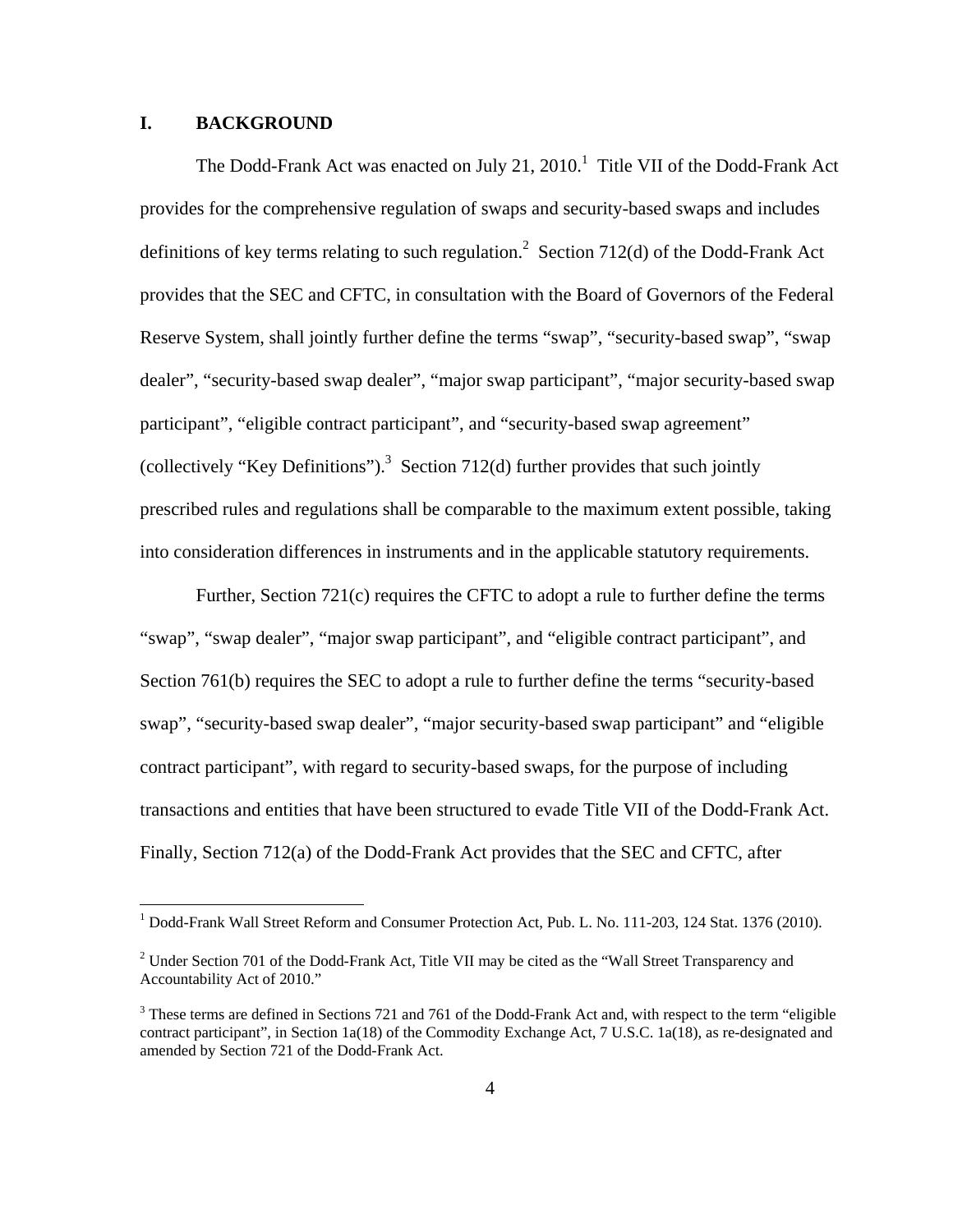consultation with the Board of Governors of the Federal Reserve System, shall jointly prescribe regulations regarding "mixed swaps,"<sup>4</sup> as may be necessary to carry out the purposes of Title VII.

To assist the SEC and CFTC in further defining the Key Definitions specified above, and to prescribe regulations regarding "mixed swaps" as may be necessary to carry out the purposes of Title VII, the Commissions are seeking comment from interested parties.

## **II. SOLICITATION FOR COMMENTS ABOUT THE KEY DEFINITIONS AND THE REGULATION OF "MIXED SWAPS"**

The Commissions invite comment with respect to all aspects of the Key Definitions, and also the regulation of "mixed swaps" as may be necessary to carry out the purposes of Title VII. Commenters are encouraged to address aspects of the Key Definitions such as the extent to which the definitions should be based on qualitative or quantitative factors and what those factors should be, any analogous areas of law, economics, or industry practice, and any factors specific to the commenter's experience. Commenters also are encouraged to express views on the regulation of "mixed swaps", as may be necessary to carry out the purposes of Title VII. Please comment generally and specifically, and please include empirical data and other information in support of such comments, where appropriate and available, regarding any of the Key Definitions described above and the regulation of "mixed swaps".

When commenting, please also take into account the statutory definitions of these terms that have been enacted in the Dodd-Frank Act. These statutory definitions are reprinted herein as follows:

<u>.</u>

<sup>4</sup> Sections 721 and 761 of the Dodd-Frank Act amend the Commodity Exchange Act, 7 U.S.C. 1 *et seq.,* and the Securities Exchange Act of 1934, 15 U.S.C. 78a *et seq.,* respectively, to define "mixed swap".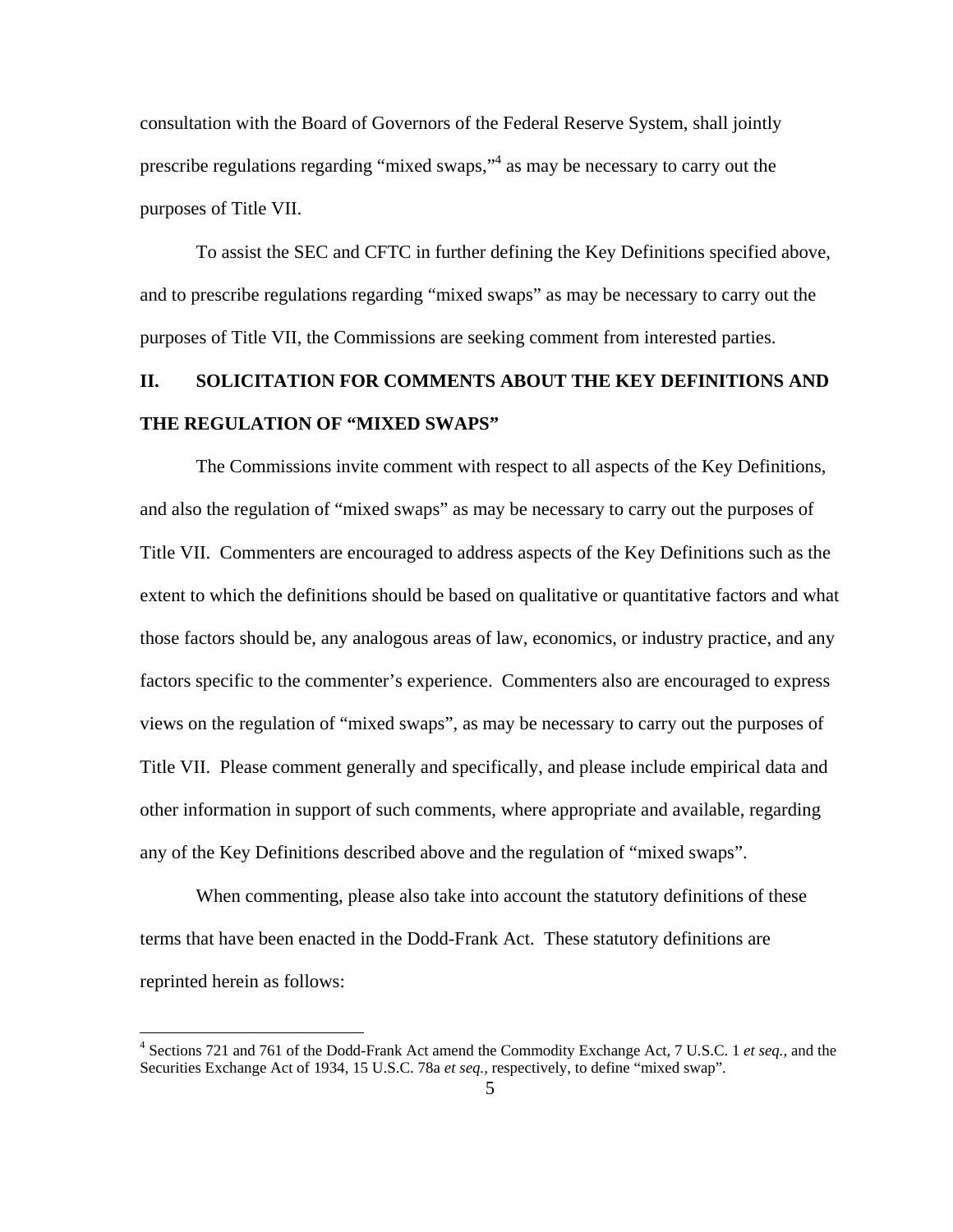**Swap:** Section 721(a)(21) of the Dodd-Frank Act:

"(47) SWAP.—

(A) IN GENERAL.—Except as provided in subparagraph (B), the term 'swap' means any agreement, contract, or transaction—

(i) that is a put, call, cap, floor, collar, or similar option of any kind that is for the purchase or sale, or based on the value, of 1 or more interest or other rates, currencies, commodities, securities, instruments of indebtedness, indices, quantitative measures, or other financial or economic interests or property of any kind;

(ii) that provides for any purchase, sale, payment, or delivery (other than a dividend on an equity security) that is dependent on the occurrence, nonoccurrence, or the extent of the occurrence of an event or contingency associated with a potential financial, economic, or commercial consequence;

(iii) that provides on an executory basis for the exchange, on a fixed or contingent basis, of 1 or more payments based on the value or level of 1 or more interest or other rates, currencies, commodities, securities, instruments of indebtedness, indices, quantitative measures, or other financial or economic interests or property of any kind, or any interest therein or based on the value thereof, and that transfers, as between the parties to the transaction, in whole or in part, the financial risk associated with a future change in any such value or level without also conveying a current or future direct or indirect ownership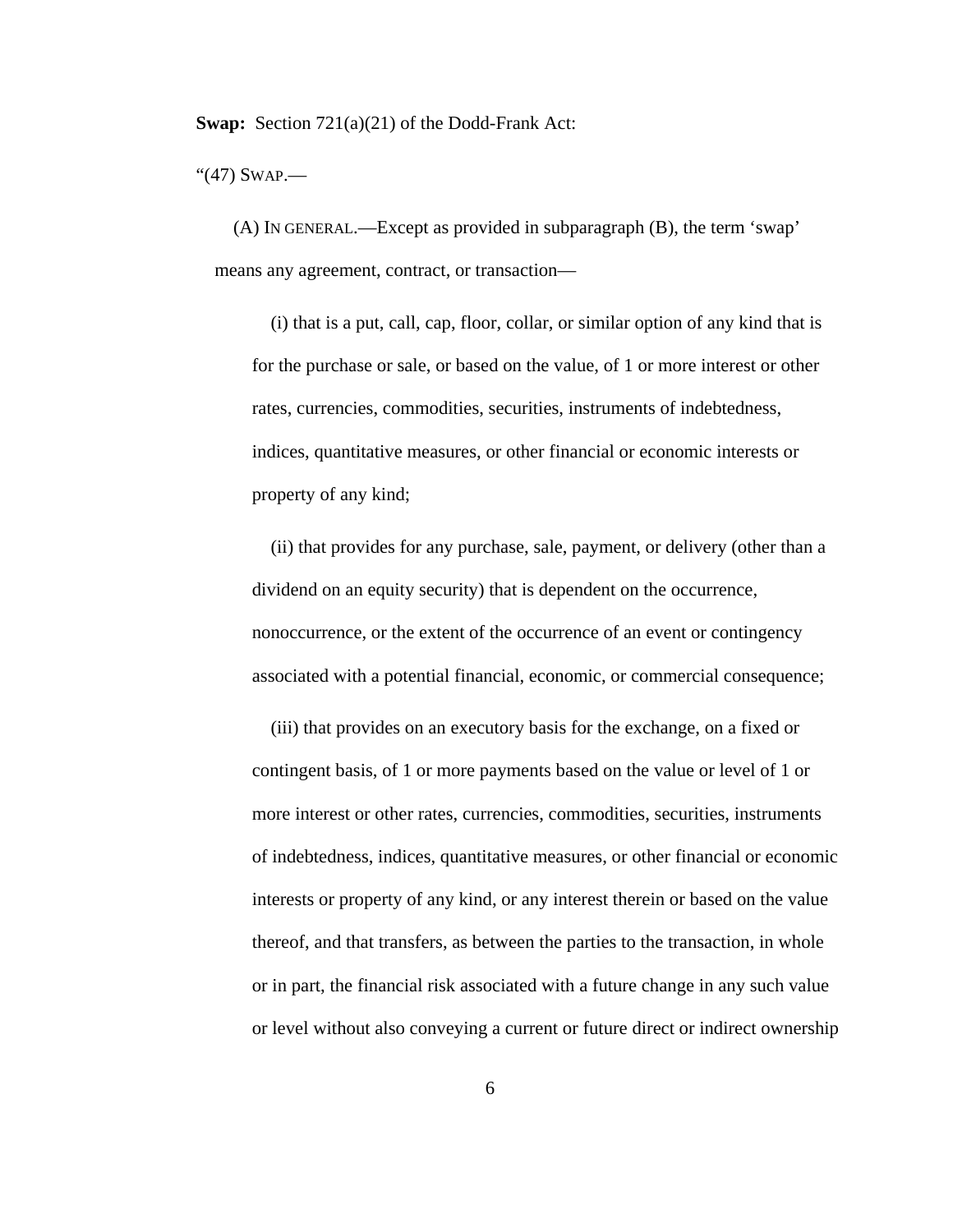interest in an asset (including any enterprise or investment pool) or liability that incorporates the financial risk so transferred, including any agreement, contract, or transaction commonly known as—

(I) an interest rate swap;

(II) a rate floor;

(III) a rate cap;

(IV) a rate collar;

(V) a cross-currency rate swap;

(VI) a basis swap;

(VII) a currency swap;

(VIII) a foreign exchange swap;

(IX) a total return swap;

(X) an equity index swap;

(XI) an equity swap;

(XII) a debt index swap;

(XIII) a debt swap;

(XIV) a credit spread;

(XV) a credit default swap;

(XVI) a credit swap;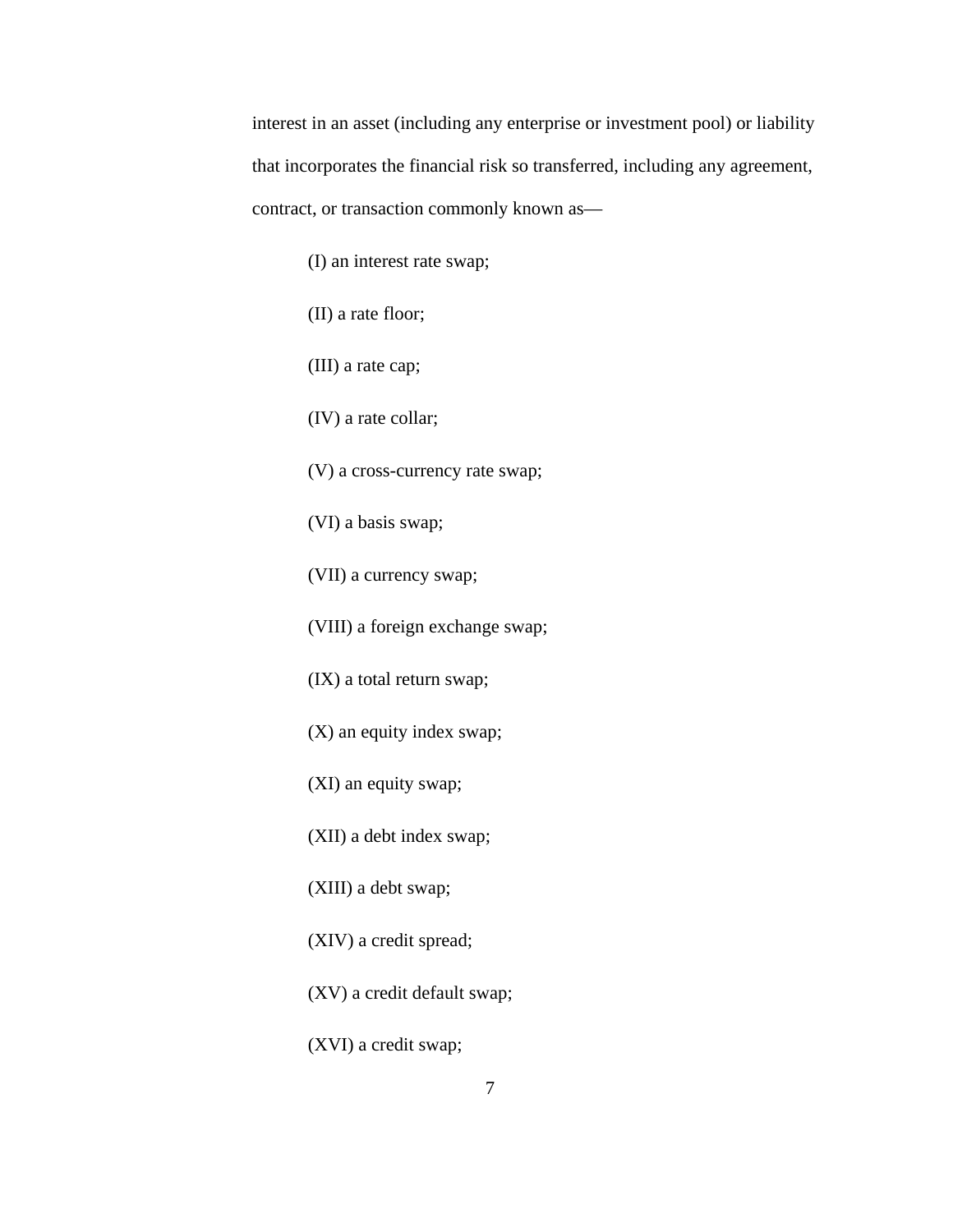(XVII) a weather swap;

(XVIII) an energy swap;

(XIX) a metal swap;

(XX) an agricultural swap;

(XXI) an emissions swap; and

(XXII) a commodity swap;

(iv) that is an agreement, contract, or transaction that is, or in the future becomes, commonly known to the trade as a swap;

(v) including any security-based swap agreement which meets the definition of 'swap agreement' as defined in section 206A of the Gramm-Leach-Bliley Act (15 U.S.C. 78c note) of which a material term is based on the price, yield, value, or volatility of any security or any group or index of securities, or any interest therein; or

(vi) that is any combination or permutation of, or option on, any agreement, contract, or transaction described in any of clauses (i) through (v).

(B) EXCLUSIONS.—The term 'swap' does not include—

(i) any contract of sale of a commodity for future delivery (or option on such a contract), leverage contract authorized under section 19, security futures product, or agreement, contract, or transaction described in section  $2(c)(2)(C)(i)$  or section  $2(c)(2)(D)(i)$ ;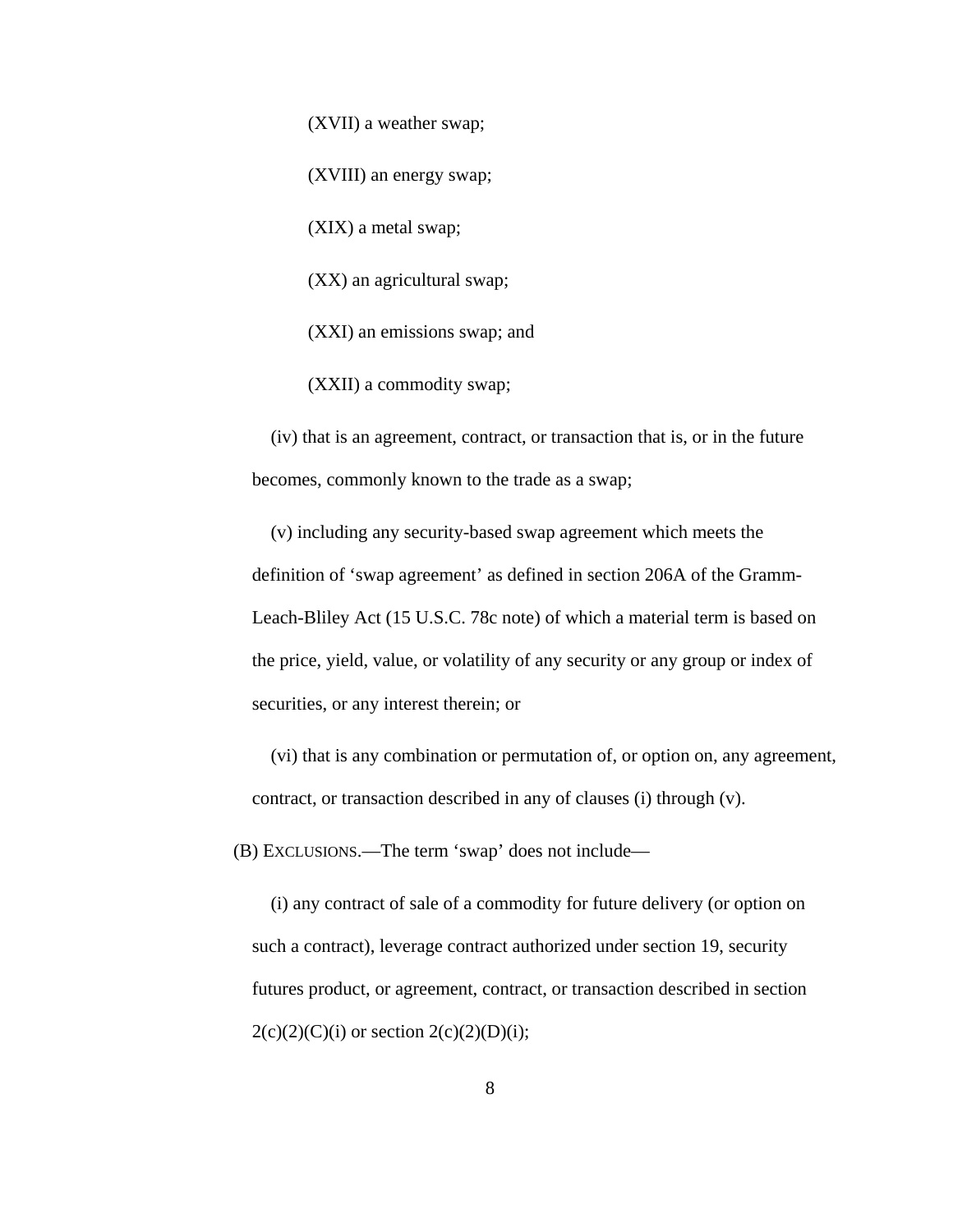(ii) any sale of a nonfinancial commodity or security for deferred shipment or delivery, so long as the transaction is intended to be physically settled;

(iii) any put, call, straddle, option, or privilege on any security, certificate of deposit, or group or index of securities, including any interest therein or based on the value thereof, that is subject to—

(I) the Securities Act of 1933 (15 U.S.C. 77a et seq.); and

(II) the Securities Exchange Act of 1934 (15 U.S.C. 78a et seq.);

(iv) any put, call, straddle, option, or privilege relating to a foreign currency entered into on a national securities exchange registered pursuant to section 6(a) of the Securities Exchange Act of 1934 (15 U.S.C. 78f(a));

(v) any agreement, contract, or transaction providing for the purchase or sale of 1 or more securities on a fixed basis that is subject to—

(I) the Securities Act of 1933 (15 U.S.C. 77a et seq.); and

(II) the Securities Exchange Act of 1934 (15 U.S.C. 78a et seq.);

(vi) any agreement, contract, or transaction providing for the purchase or sale of 1 or more securities on a contingent basis that is subject to the Securities Act of 1933 (15 U.S.C. 77a et seq.) and the Securities Exchange Act of 1934 (15 U.S.C. 78a et seq.), unless the agreement, contract, or transaction predicates the purchase or sale on the occurrence of a bona fide contingency that might reasonably be expected to affect or be affected by the creditworthiness of a party other than a party to the agreement, contract, or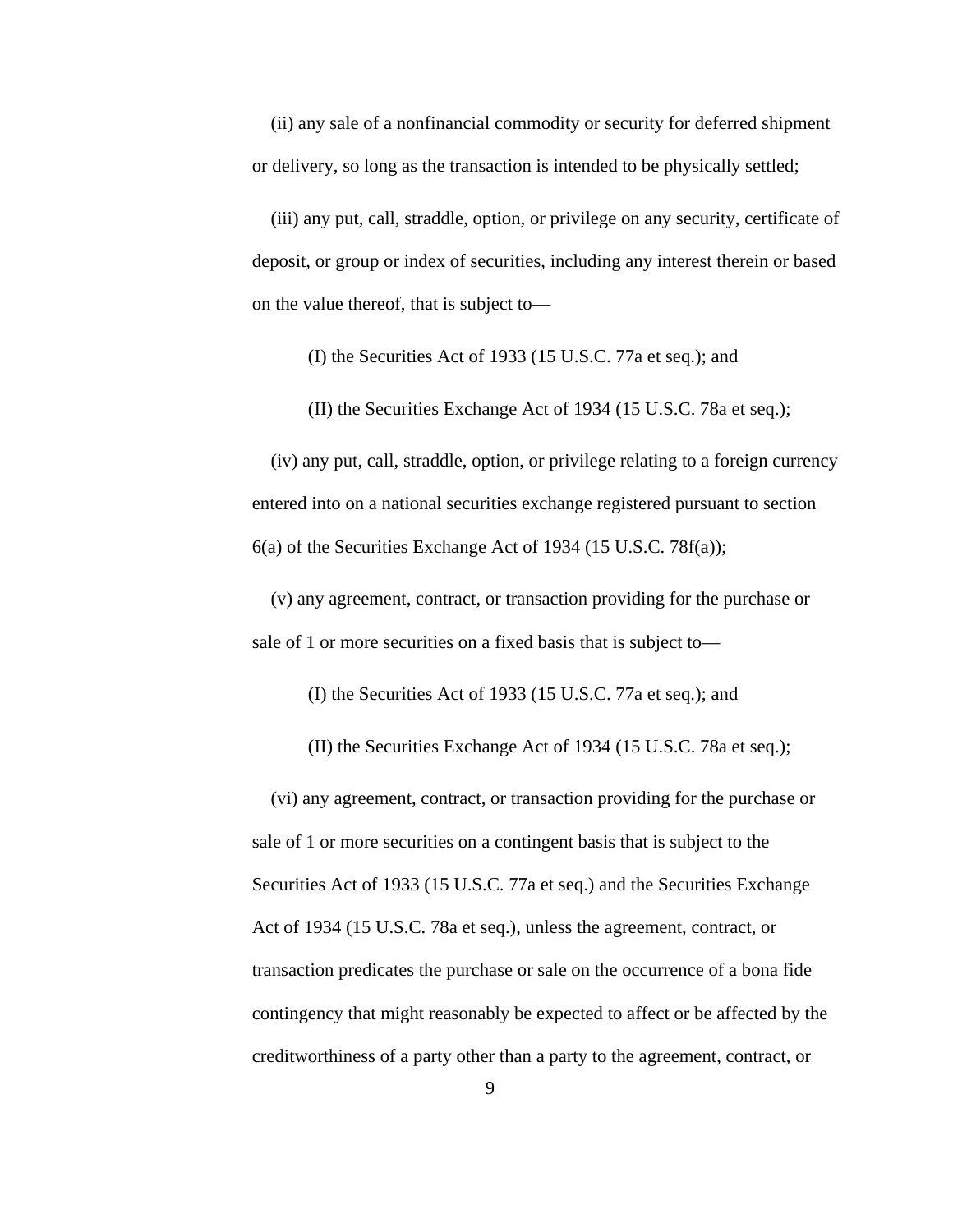transaction;

(vii) any note, bond, or evidence of indebtedness that is a security, as defined in section  $2(a)(1)$  of the Securities Act of 1933 (15 U.S.C. 77b(a)(1)); (viii) any agreement, contract, or transaction that is—

(I) based on a security; and

(II) entered into directly or through an underwriter (as defined in section  $2(a)(11)$  of the Securities Act of 1933 (15 U.S.C. 77b(a)(11)) by the issuer of such security for the purposes of raising capital, unless the agreement, contract, or transaction is entered into to manage a risk associated with capital raising;

(ix) any agreement, contract, or transaction a counterparty of which is a Federal Reserve bank, the Federal Government, or a Federal agency that is expressly backed by the full faith and credit of the United States; and

(x) any security-based swap, other than a security-based swap as described in subparagraph (D).

(C) RULE OF CONSTRUCTION REGARDING MASTER AGREEMENTS.—

(i) IN GENERAL.—Except as provided in clause (ii), the term 'swap' includes a master agreement that provides for an agreement, contract, or transaction that is a swap under subparagraph (A), together with each supplement to any master agreement, without regard to whether the master agreement contains an agreement, contract, or transaction that is not a swap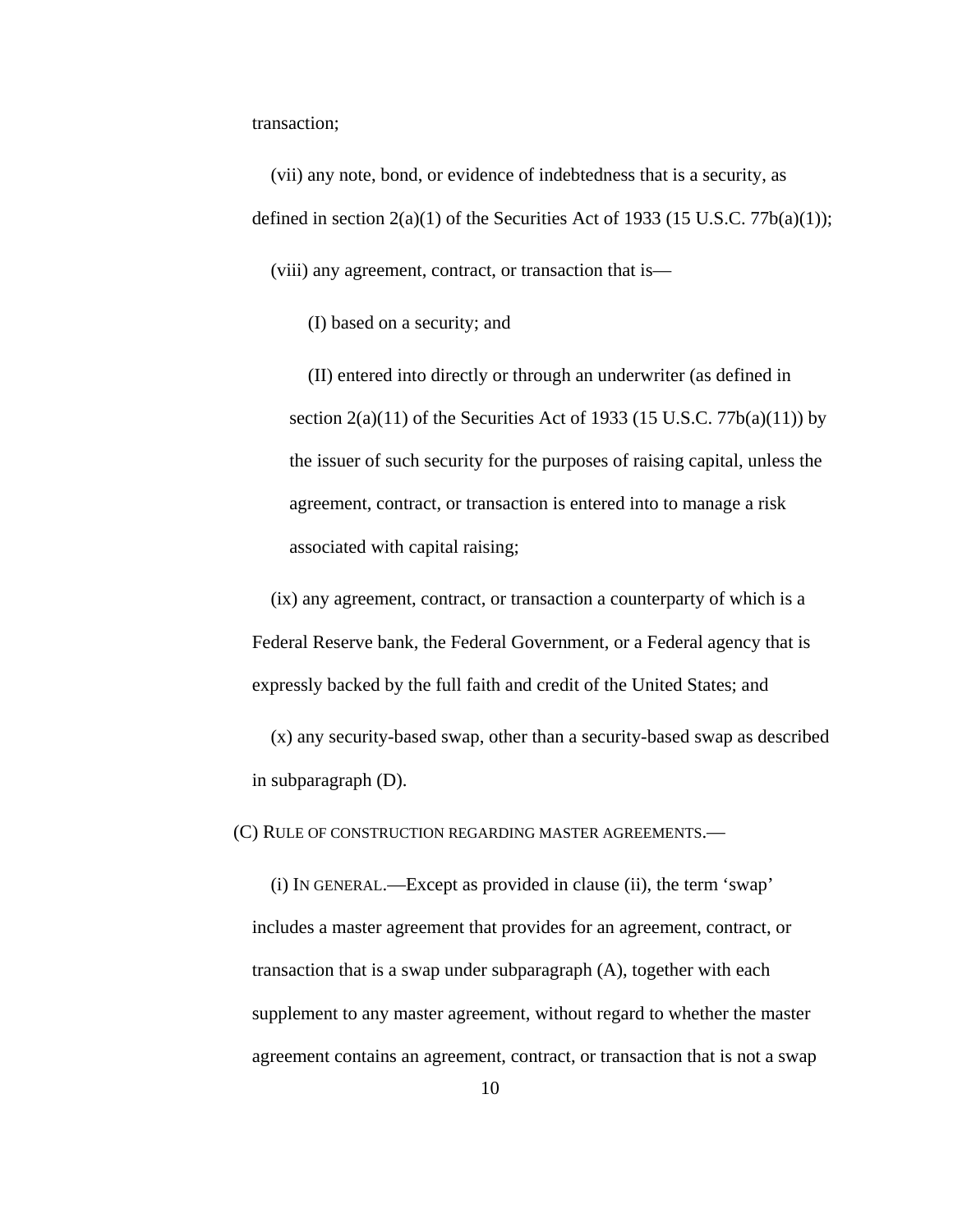pursuant to subparagraph (A).

(ii) EXCEPTION.—For purposes of clause (i), the master agreement shall be considered to be a swap only with respect to each agreement, contract, or transaction covered by the master agreement that is a swap pursuant to subparagraph (A).

(D) MIXED SWAP.—The term 'security-based swap' includes any agreement, contract, or transaction that is as described in section  $3(a)(68)(A)$  of the Securities Exchange Act of 1934 (15 U.S.C. 78 $c(a)(68)(A)$ ) and also is based on the value of 1 or more interest or other rates, currencies, commodities, instruments of indebtedness, indices, quantitative measures, other financial or economic interest or property of any kind (other than a single security or a narrow-based security index), or the occurrence, non-occurrence, or the extent of the occurrence of an event or contingency associated with a potential financial, economic, or commercial consequence (other than an event described in subparagraph (A)(iii)).

(E) TREATMENT OF FOREIGN EXCHANGE SWAPS AND FORWARDS.—

(i) IN GENERAL.—Foreign exchange swaps and foreign exchange forwards shall be considered swaps under this paragraph unless the Secretary makes a written determination under section 1b that either foreign exchange swaps or foreign exchange forwards or both—

(I) should be not be regulated as swaps under this Act; and (II) are not structured to evade the Dodd-Frank Wall Street Reform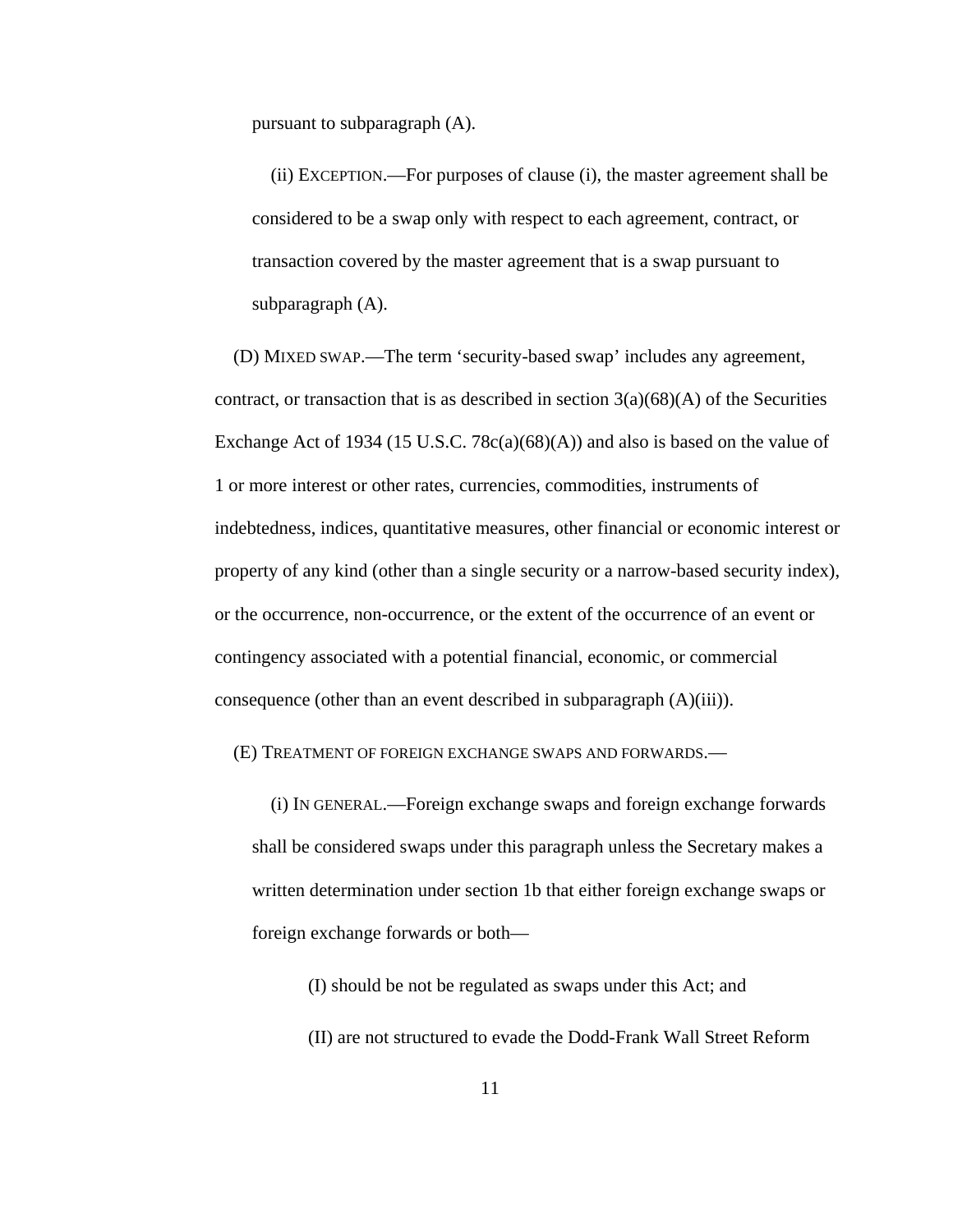and Consumer Protection Act in violation of any rule promulgated by the [Commodity Futures Trading] Commission pursuant to section 721(c) of that Act.

(ii) CONGRESSIONAL NOTICE; EFFECTIVENESS.—The Secretary shall submit any written determination under clause (i) to the appropriate committees of Congress, including the Committee on Agriculture, Nutrition, and Forestry of the Senate and the Committee on Agriculture of the House of Representatives. Any such written determination by the Secretary shall not be effective until it is submitted to the appropriate committees of Congress.

(iii) REPORTING.—Notwithstanding a written determination by the Secretary under clause (i), all foreign exchange swaps and foreign exchange forwards shall be reported to either a swap data repository, or, if there is no swap data repository that would accept such swaps or forwards, to the [Commodity Futures Trading] Commission pursuant to section 4r within such time period as the [Commodity Futures Trading] Commission may by rule or regulation prescribe.

(iv) BUSINESS STANDARDS.—Notwithstanding a written determination by the Secretary pursuant to clause (i), any party to a foreign exchange swap or forward that is a swap dealer or major swap participant shall conform to the business conduct standards contained in section 4s(h).

(v) SECRETARY.—For purposes of this subparagraph, the term 'Secretary' means the Secretary of the Treasury.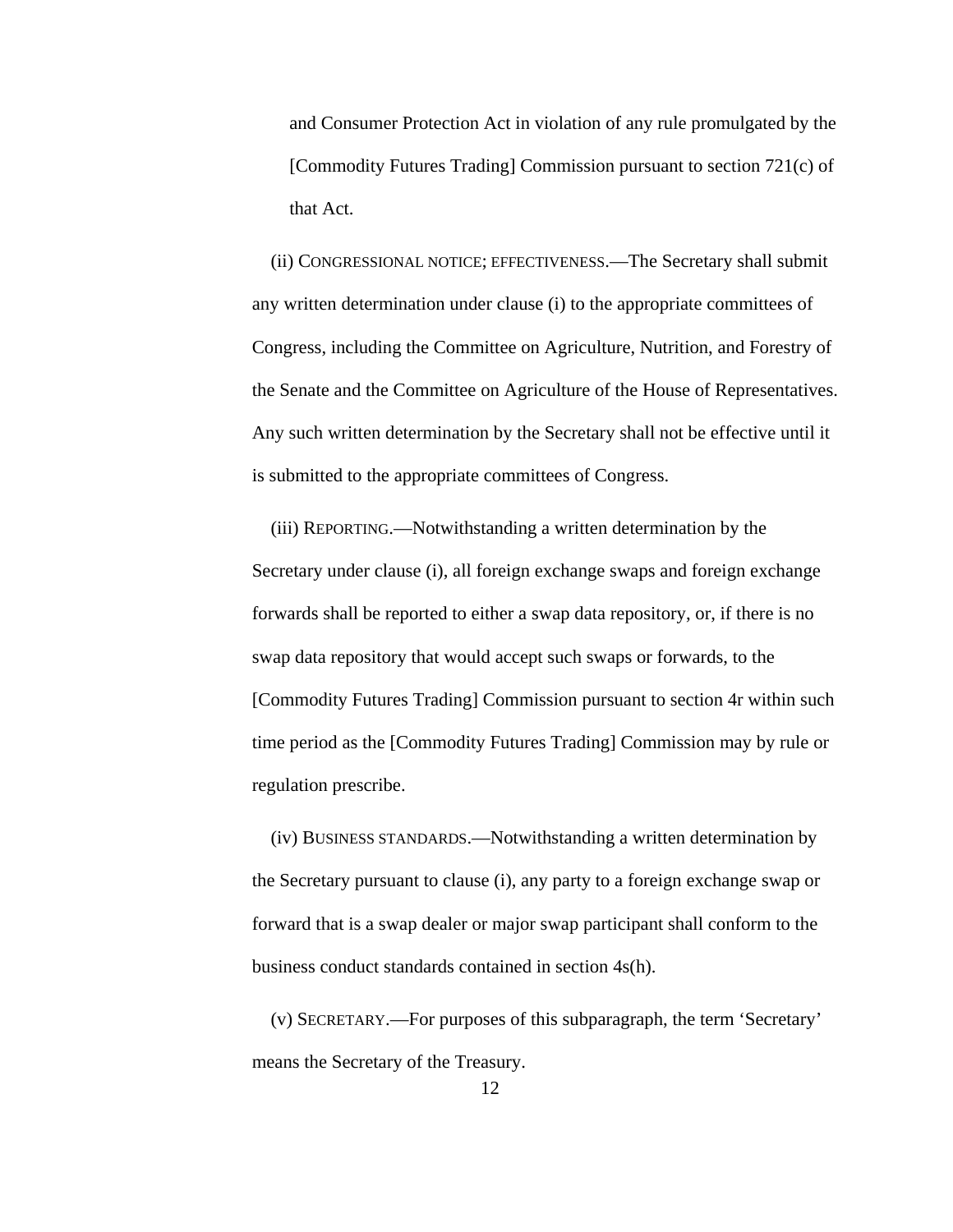(F) EXCEPTION FOR CERTAIN FOREIGN EXCHANGE SWAPS AND FORWARDS.—

(i) REGISTERED ENTITIES.—Any foreign exchange swap and any foreign exchange forward that is listed and traded on or subject to the rules of a designated contract market or a swap execution facility, or that is cleared by a derivatives clearing organization, shall not be exempt from any provision of this Act or amendments made by the Wall Street Transparency and Accountability Act of 2010 prohibiting fraud or manipulation.

(ii) RETAIL TRANSACTIONS.—Nothing in subparagraph (E) shall affect, or be construed to affect, the applicability of this Act or the jurisdiction of the [Commodity Futures Trading] Commission with respect to agreements, contracts, or transactions in foreign currency pursuant to section  $2(c)(2)$ ."

**Security-Based Swap:** Section 761(a)(6) of the Dodd-Frank Act:

"(68) SECURITY-BASED SWAP.—

(A) IN GENERAL.—Except as provided in subparagraph (B), the term 'security-based swap' means any agreement, contract, or transaction that—

(i) is a swap, as that term is defined under section 1a of the Commodity Exchange Act (without regard to paragraph  $(47)(B)(x)$  of such section); and

(ii) is based on—

(I) an index that is a narrow-based security index, including any interest therein or on the value thereof;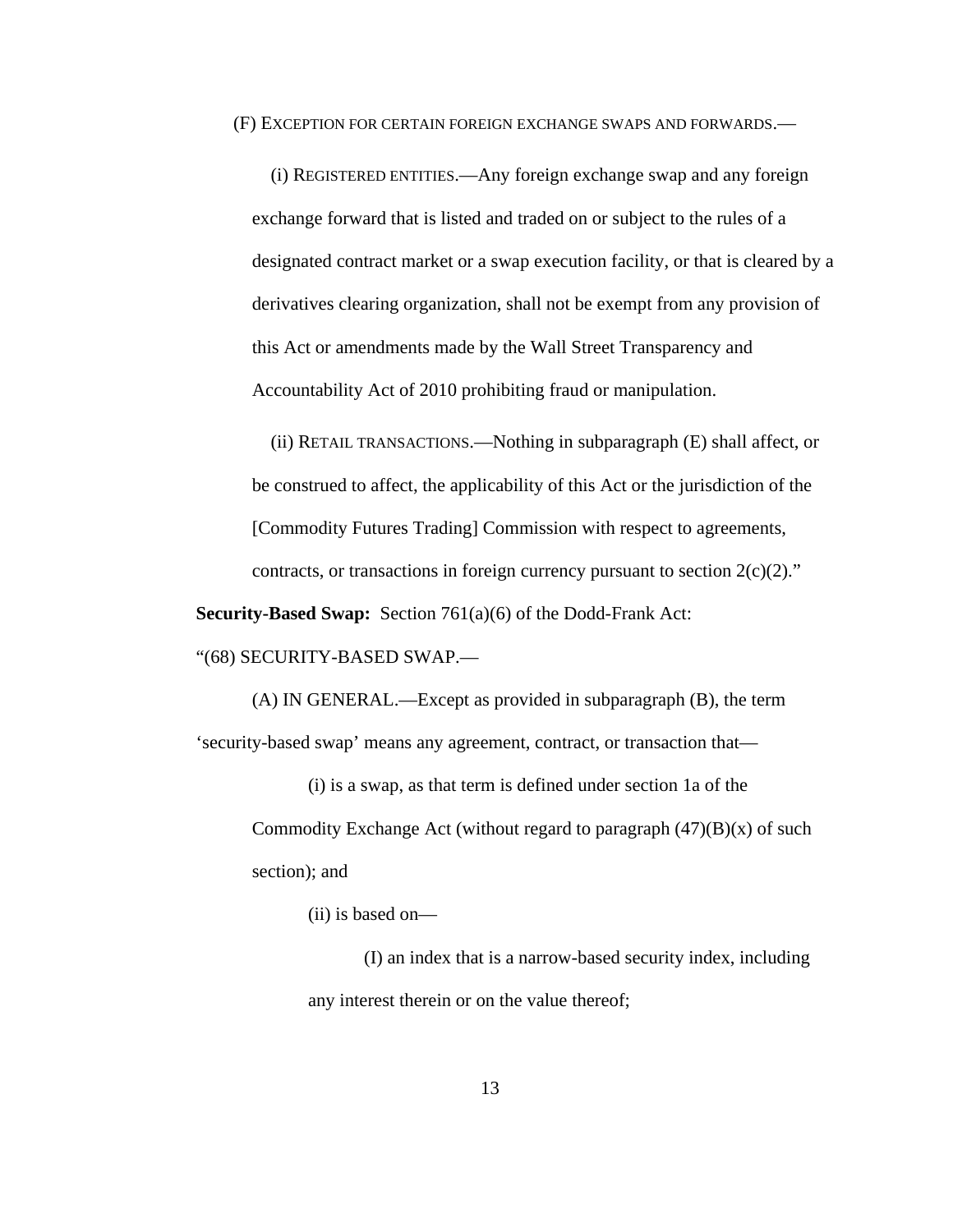(II) a single security or loan, including any interest therein or on the value thereof; or

(III) the occurrence, nonoccurrence, or extent of the occurrence of an event relating to a single issuer of a security or the issuers of securities in a narrow-based security index, provided that such event directly affects the financial statements, financial condition, or financial obligations of the issuer.

### (B) RULE OF CONSTRUCTION REGARDING MASTER

AGREEMENTS.—The term 'security-based swap' shall be construed to include a master agreement that provides for an agreement, contract, or transaction that is a security-based swap pursuant to subparagraph (A), together with all supplements to any such master agreement, without regard to whether the master agreement contains an agreement, contract, or transaction that is not a security-based swap pursuant to subparagraph (A), except that the master agreement shall be considered to be a security-based swap only with respect to each agreement, contract, or transaction under the master agreement that is a security-based swap pursuant to subparagraph (A).

(C) EXCLUSIONS.—The term 'security-based swap' does not include any agreement, contract, or transaction that meets the definition of a security-based swap only because such agreement, contract, or transaction references, is based upon, or settles through the transfer, delivery, or receipt of an exempted security under paragraph (12), as in effect on the date of enactment of the Futures Trading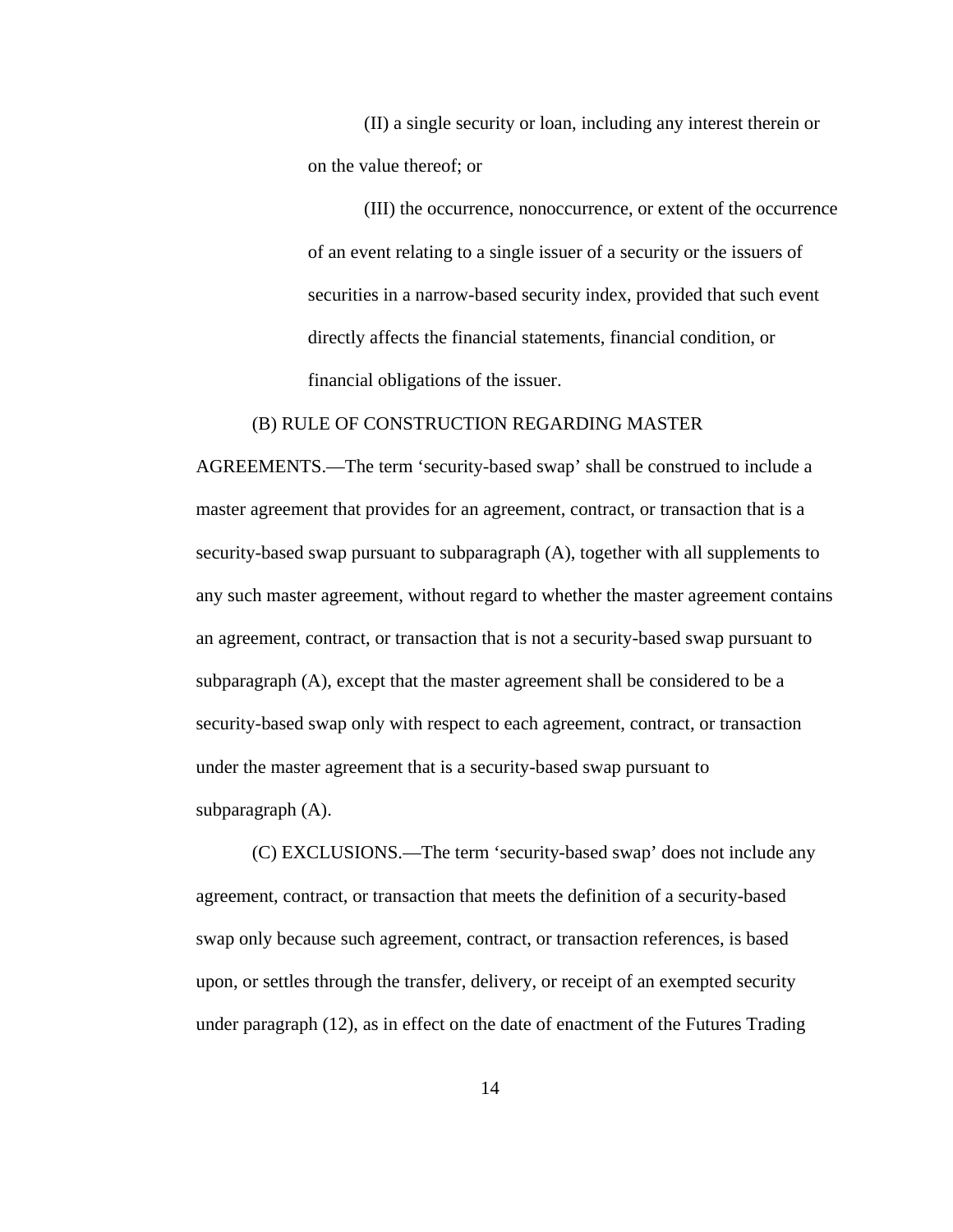Act of 1982 (other than any municipal security as defined in paragraph (29) as in effect on the date of enactment of the Futures Trading Act of 1982), unless such agreement, contract, or transaction is of the character of, or is commonly known in the trade as, a put, call, or other option.

(D) MIXED SWAP.—The term 'security-based swap' includes any agreement, contract, or transaction that is as described in subparagraph (A) and also is based on the value of 1 or more interest or other rates, currencies, commodities, instruments of indebtedness, indices, quantitative measures, other financial or economic interest or property of any kind (other than a single security or a narrow-based security index), or the occurrence, non-occurrence, or the extent of the occurrence of an event or contingency associated with a potential financial, economic, or commercial consequence (other than an event described in subparagraph  $(A)(ii)(III)$ ).

(E) RULE OF CONSTRUCTION REGARDING USE OF THE TERM INDEX.—The term 'index' means an index or group of securities, including any interest therein or based on the value thereof."

**Swap Dealer:** Section 721(a)(21) of the Dodd-Frank Act:

"(49) SWAP DEALER.—

(A) IN GENERAL.—The term 'swap dealer' means any person who—

(i) holds itself out as a dealer in swaps;

(ii) makes a market in swaps;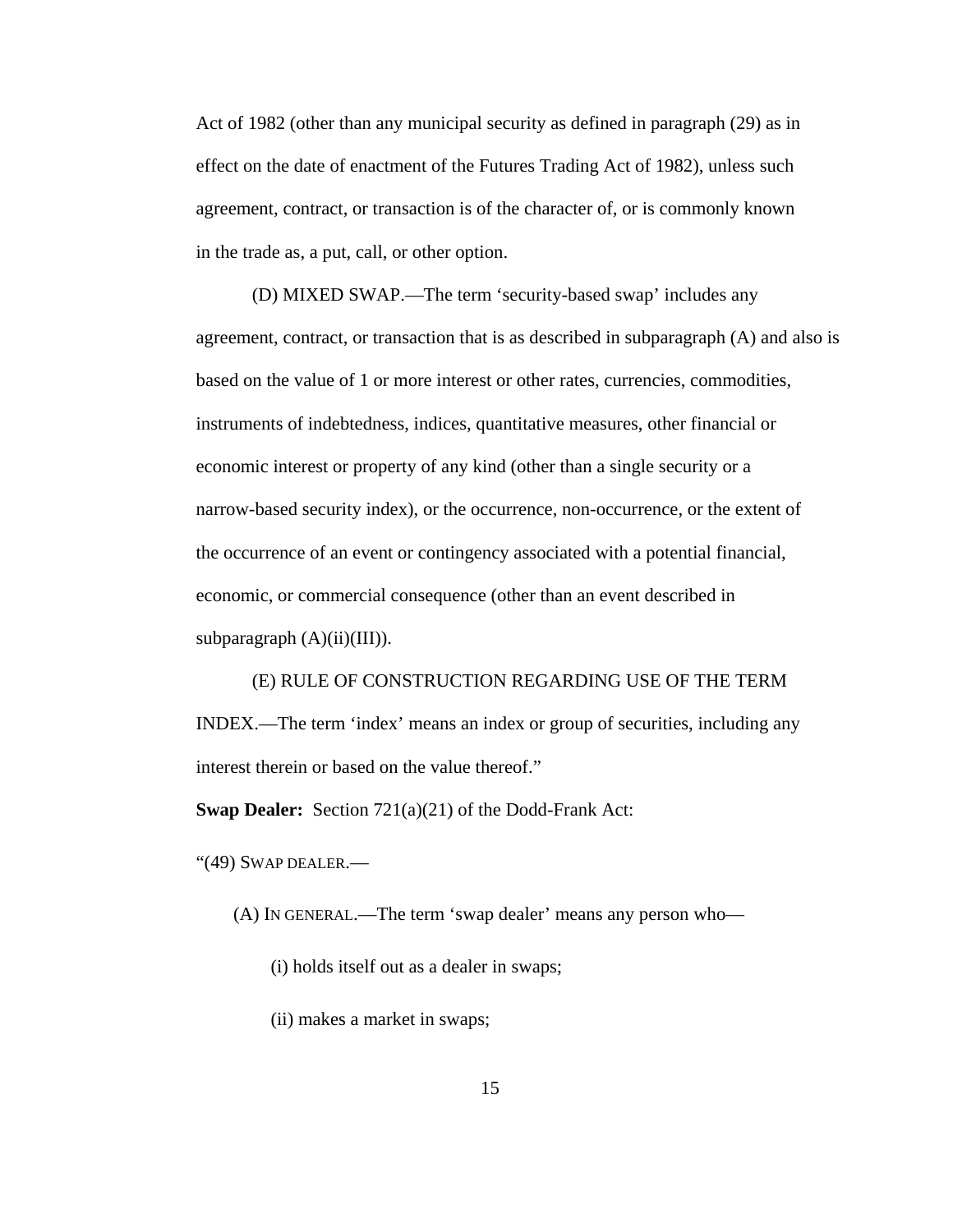(iii) regularly enters into swaps with counterparties as an ordinary course of business for its own account; or

(iv) engages in any activity causing the person to be commonly known in the trade as a dealer or market maker in swaps,

provided however, in no event shall an insured depository institution be considered to be a swap dealer to the extent it offers to enter into a swap with a customer in connection with originating a loan with that customer.

(B) INCLUSION.—A person may be designated as a swap dealer for a single type or single class or category of swap or activities and considered not to be a swap dealer for other types, classes, or categories of swaps or activities.

(C) EXCEPTION.—The term 'swap dealer' does not include a person that enters into swaps for such person's own account, either individually or in a fiduciary capacity, but not as a part of a regular business.

(D) DE MINIMIS EXCEPTION.—The [Commodity Futures Trading] Commission shall exempt from designation as a swap dealer an entity that engages in a de minimis quantity of swap dealing in connection with transactions with or on behalf of its customers. The [Commodity Futures Trading] Commission shall promulgate regulations to establish factors with respect to the making of this determination to exempt."

**Security-Based Swap Dealer:** Section 761(a)(6) of the Dodd-Frank Act: "(71) SECURITY-BASED SWAP DEALER.—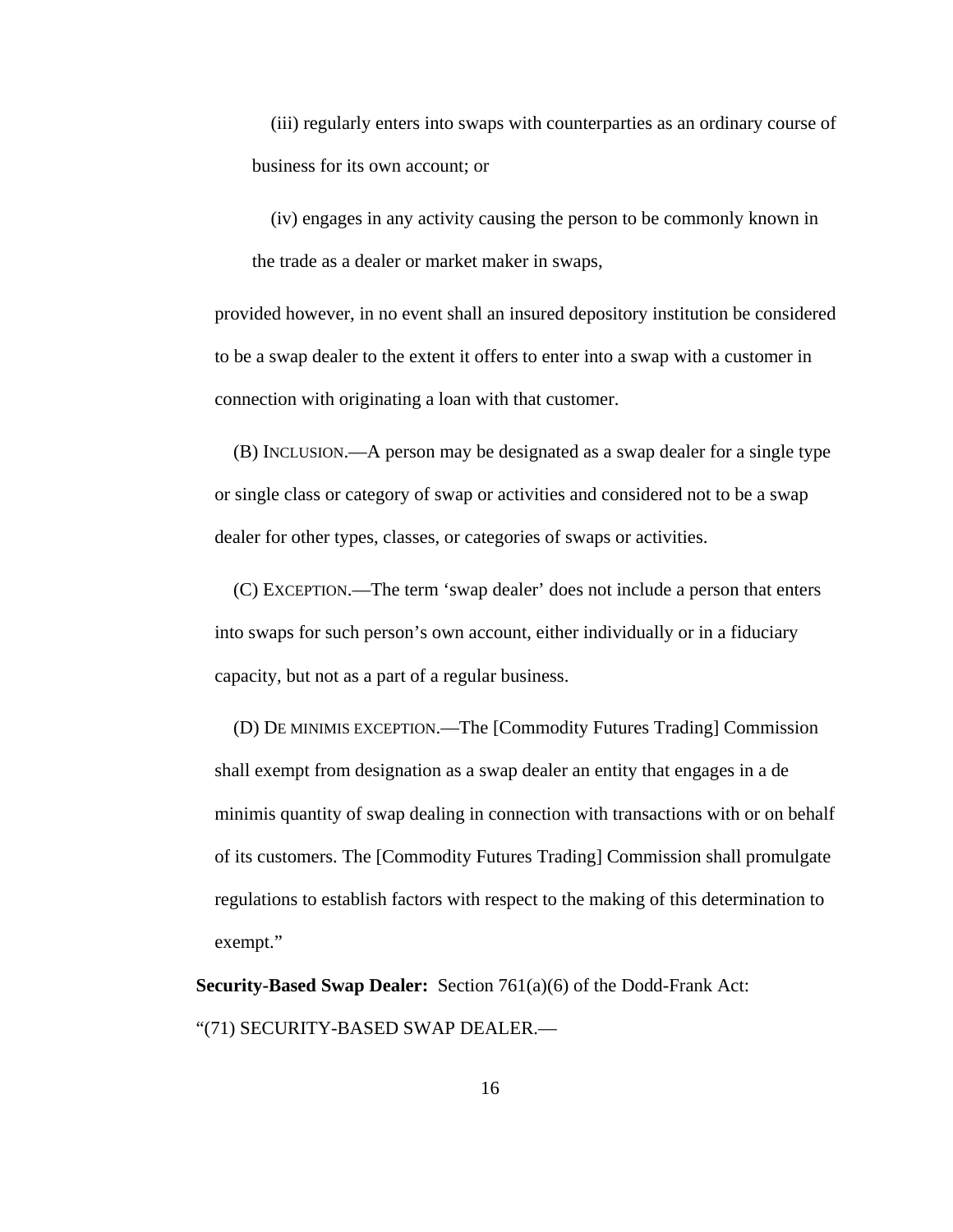(A) IN GENERAL.—The term 'security-based swap dealer' means any person who—

(i) holds themself out as a dealer in security-based swaps;

(ii) makes a market in security-based swaps;

(iii) regularly enters into security-based swaps with counterparties as an ordinary course of business for its own account; or

(iv) engages in any activity causing it to be commonly known in the trade as a dealer or market maker in security-based swaps.

(B) DESIGNATION BY TYPE OR CLASS.—A person may be designated as a security-based swap dealer for a single type or single class or category of securitybased swap or activities and considered not to be a security-based swap dealer for other types, classes, or categories of security based swaps or activities.

(C) EXCEPTION.—The term 'security-based swap dealer' does not include a person that enters into security-based swaps for such person's own account, either individually or in a fiduciary capacity, but not as a part of regular business.

(D) DE MINIMIS EXCEPTION.—The [Securities and Exchange]

Commission shall exempt from

designation as a security-based swap dealer an entity that engages in a de minimis quantity of security-based swap dealing in connection with transactions with or on behalf of its customers. The [Securities and Exchange] Commission shall promulgate regulations to establish

factors with respect to the making of any determination to exempt."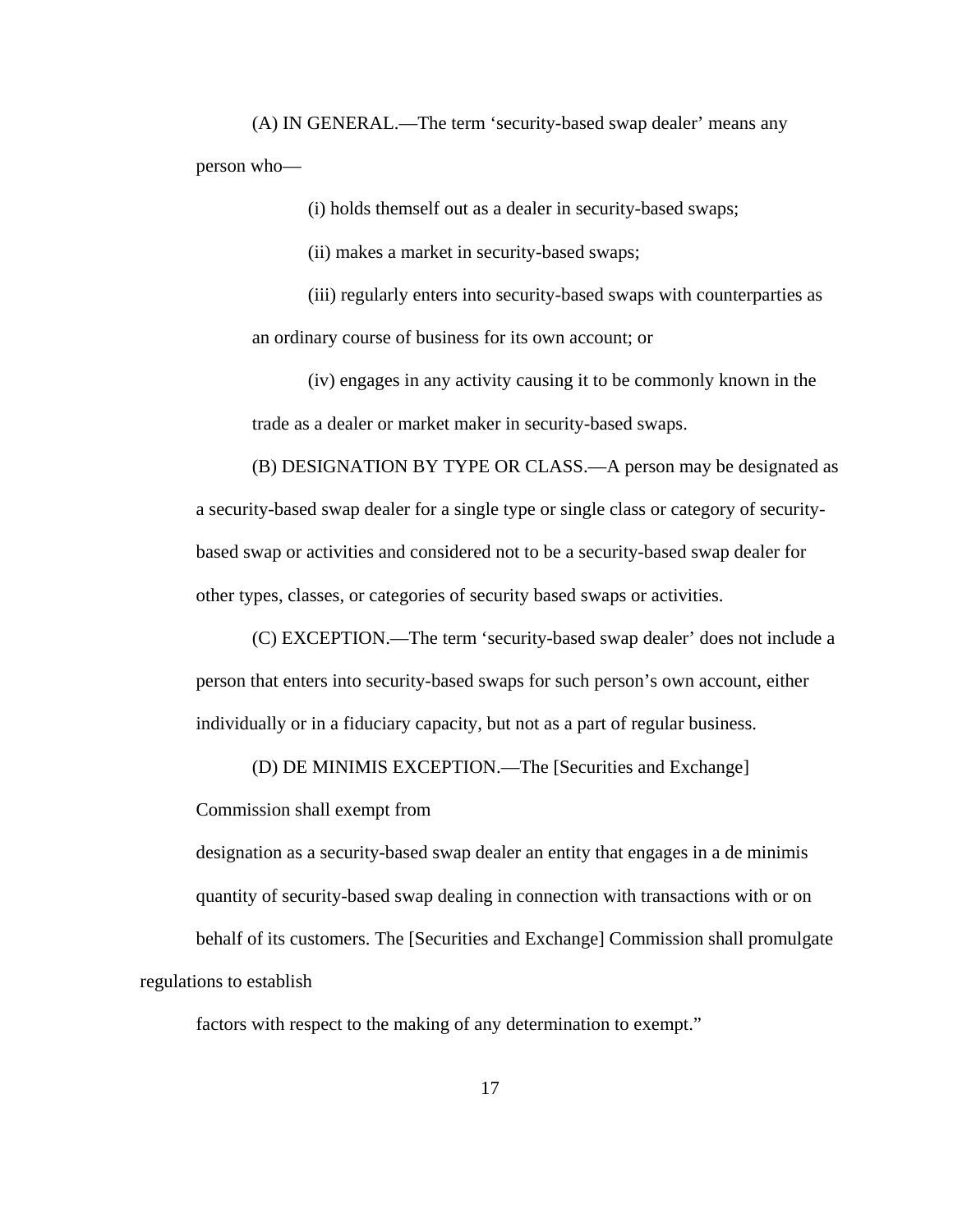**Major Swap Participant:** Section 721(a)(16) of the Dodd-Frank Act:

"(33) MAJOR SWAP PARTICIPANT.—

(A) IN GENERAL.—The term 'major swap participant' means any person who is not a swap dealer, and—

(i) maintains a substantial position in swaps for any of the major swap categories as determined by the [Commodity Futures Trading] Commission, excluding—

(I) positions held for hedging or mitigating commercial risk; and

(II) positions maintained by any employee benefit plan (or any contract held by such a plan) as defined in paragraphs (3) and (32) of section 3 of the Employee Retirement Income Security Act of 1974 (29 U.S.C. 1002) for the primary purpose of hedging or mitigating any risk directly associated with the operation of the plan;

(ii) whose outstanding swaps create substantial counterparty exposure that could have serious adverse effects on the financial stability of the United States banking system or financial markets; or

(iii)(I) is a financial entity that is highly leveraged relative to the amount of capital it holds and that is not subject to capital requirements established by an appropriate Federal banking agency; and

(II) maintains a substantial position in outstanding swaps in any major swap category as determined by the [Commodity Futures Trading] Commission.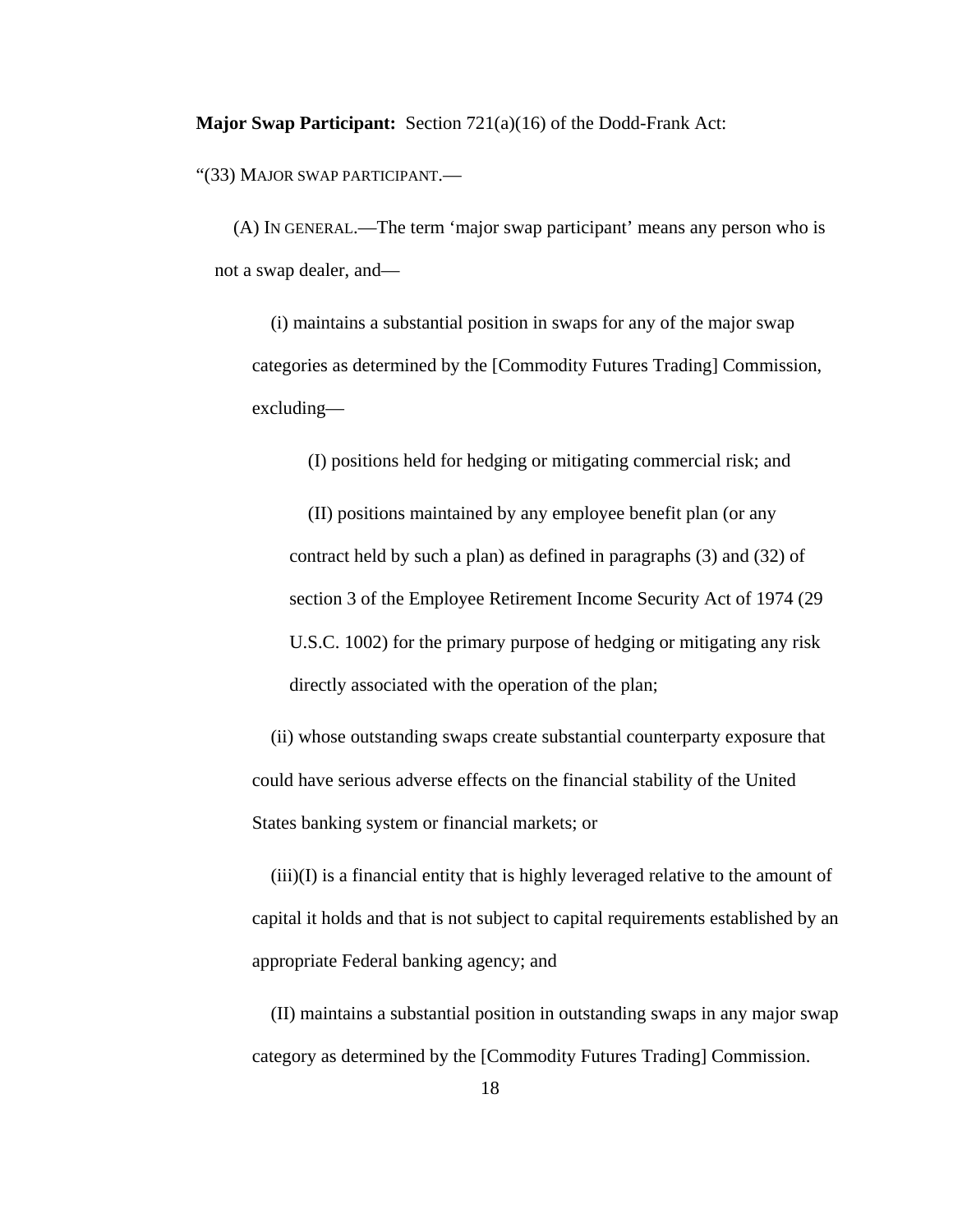(B) DEFINITION OF SUBSTANTIAL POSITION.—For purposes of subparagraph (A), the [Commodity Futures Trading] Commission shall define by rule or regulation the term 'substantial position' at the threshold that the [Commodity Futures Trading] Commission determines to be prudent for the effective monitoring, management, and oversight of entities that are systemically important or can significantly impact the financial system of the United States. In setting the definition under this subparagraph, the [Commodity Futures Trading] Commission shall consider the person's relative position in uncleared as opposed to cleared swaps and may take into consideration the value and quality of collateral held against counterparty exposures.

(C) SCOPE OF DESIGNATION.—For purposes of subparagraph (A), a person may be designated as a major swap participant for 1 or more categories of swaps without being classified as a major swap participant for all classes of swaps.

(D) EXCLUSIONS.—The definition under this paragraph shall not include an entity whose primary business is providing financing, and uses derivatives for the purpose of hedging underlying commercial risks related to interest rate and foreign currency exposures, 90 percent or more of which arise from financing that facilitates the purchase or lease of products, 90 percent or more of which are manufactured by the parent company or another subsidiary of the parent company."

**Major Security-Based Swap Participant:** Section 761(a)(6) of the Dodd-Frank

Act:

### "(67) MAJOR SECURITY-BASED SWAP PARTICIPANT.—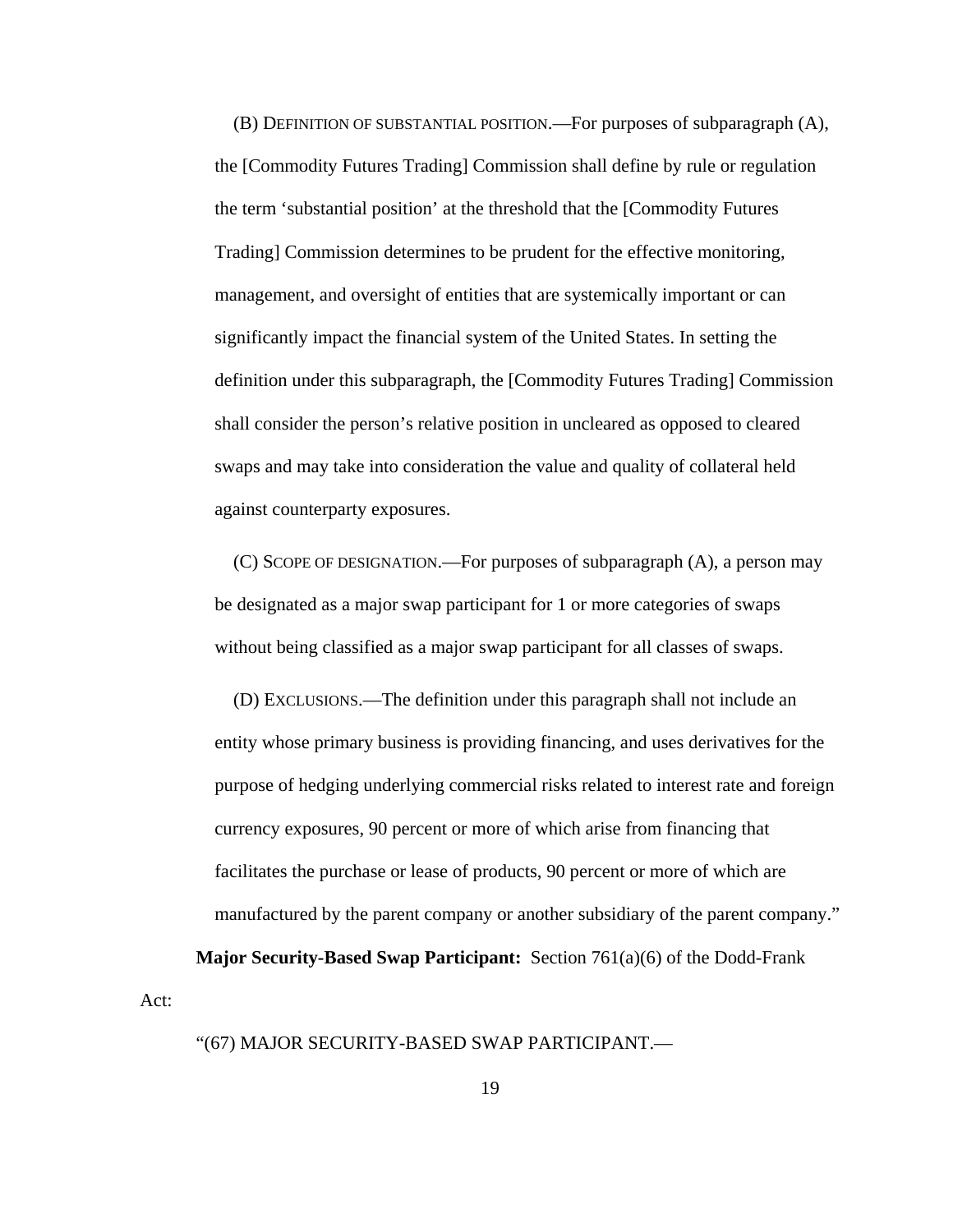(A) IN GENERAL.—The term 'major security-based swap participant' means any person—

(i) who is not a security-based swap dealer; and

(ii)(I) who maintains a substantial position in security-based swaps for any of the major security-based swap categories, as such categories are determined by the [Securities and Exchange] Commission, excluding both positions held for hedging or mitigating commercial risk and positions maintained by any employee benefit plan (or any contract held by such a plan) as defined in paragraphs (3) and (32) of section 3 of the Employee Retirement Income Security Act of 1974 (29 U.S.C. 1002) for the primary purpose of hedging or mitigating any risk directly associated with the operation of the plan;

(II) whose outstanding security-based swaps create substantial counterparty exposure that could have serious adverse effects on the financial stability of the United States banking system or financial markets; or

(III) that is a financial entity that—

(aa) is highly leveraged relative to the amount of capital such entity holds and that is not subject to capital requirements established by an appropriate Federal banking agency; and

(bb) maintains a substantial position in outstanding security-based swaps in any major security-based swap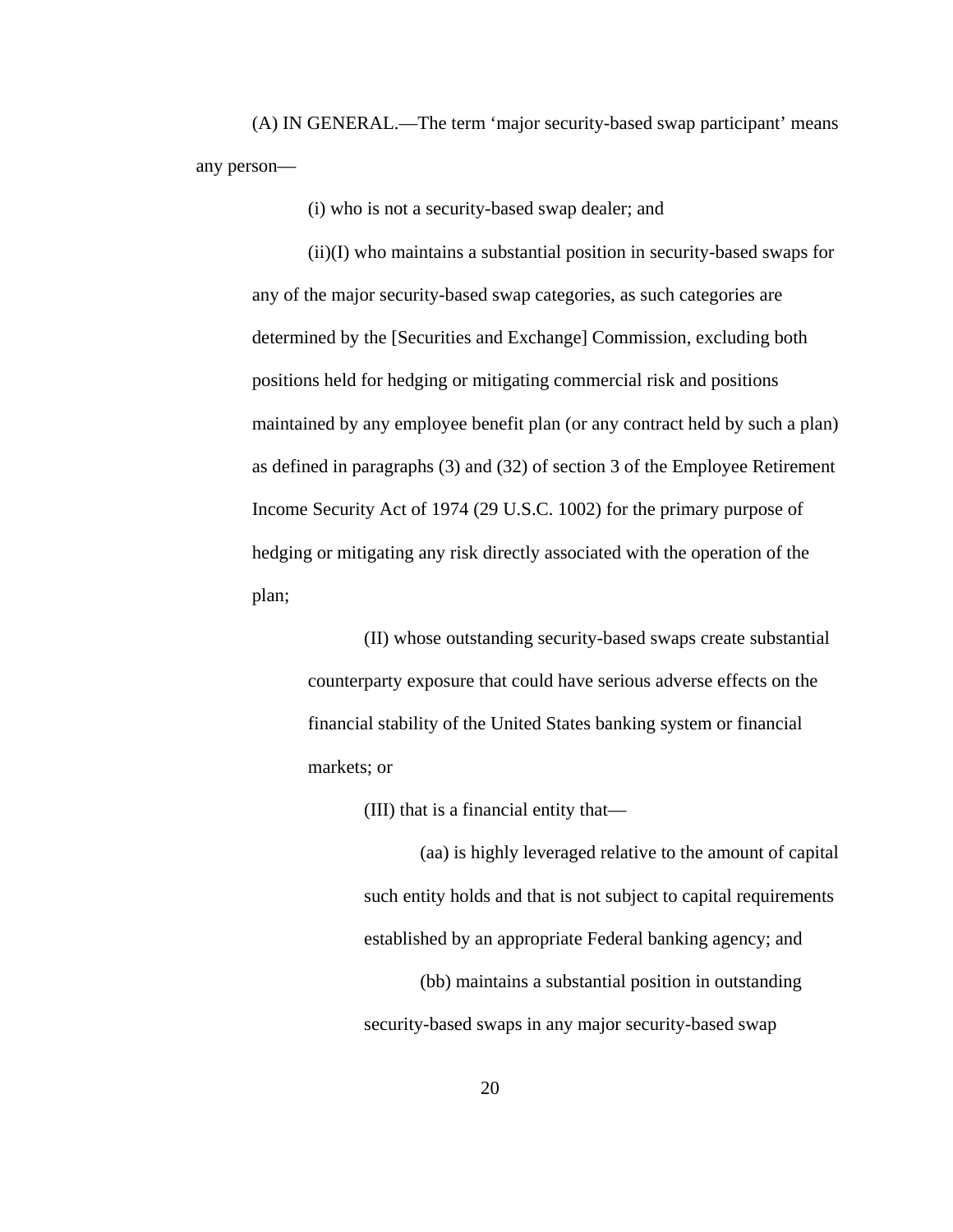category, as such categories are determined by the [Securities and Exchange] Commission.

subparagraph (A), the [Securities and Exchange] Commission shall define, by rule or regulation, the term

(B) DEFINITION OF SUBSTANTIAL POSITION.—For purposes of

'substantial position' at the threshold that the [Securities and Exchange] Commission determines to be

prudent for the effective monitoring, management, and oversight of entities that are systemically important or can significantly impact the financial system of the United States. In setting the definition under this subparagraph, the [Securities and Exchange] Commission shall consider the person's relative position in uncleared as opposed to cleared security-based swaps and may take into consideration the value and quality of collateral held against counterparty exposures.

(C) SCOPE OF DESIGNATION.—For purposes of subparagraph (A), a person may be designated as a major security-based swap participant for 1 or more categories of security-based swaps without being classified as a major security-based swap participant for all classes of security-based swaps."

**Eligible Contract Participant:** Section 1a(18) of the Commodity Exchange Act, 7 U.S.C. 1a(18), as re-designated and amended by Sections  $721(a)(9)$  and  $741(b)(10)^5$  of the Dodd-Frank Act:

 $\overline{a}$ 

Exchange Act ( 7 U.S.C. 1a(19)(A)(iv)(II)) (as redesignated by section  $721(a)(1)$ ) is amended by inserting <sup>5</sup> Section 741(b)(10) of the Dodd-Frank Act provides that "Section 1a(19)(A)(iv)(II) of the Commodity before the semicolon at the end the following: "provided, however, that for purposes of section  $2(c)(2)(B)(vi)$ and section  $2(c)(2)(C)(vi)$ , the term 'eligible contract participant' shall not include a commodity pool in which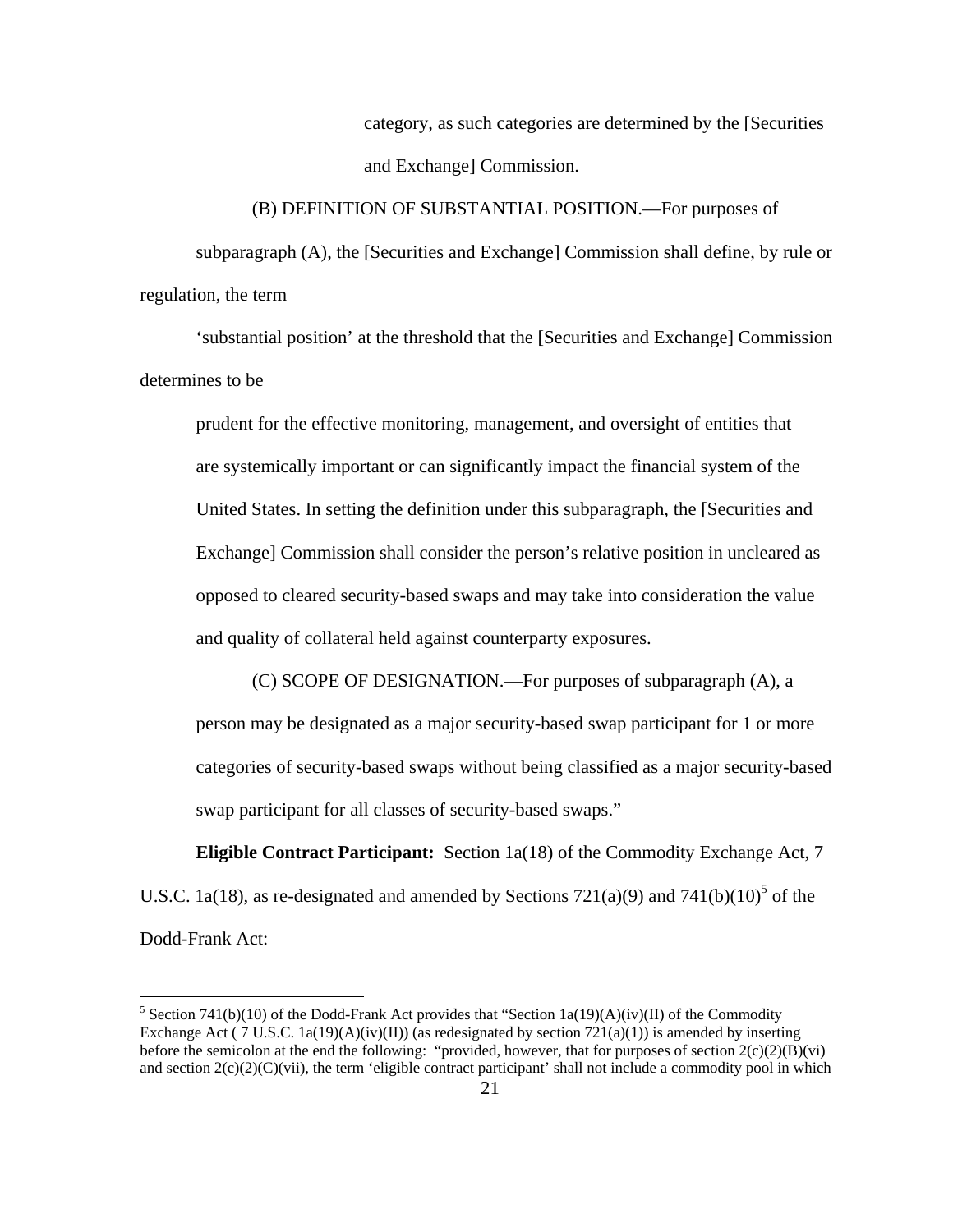"(18) ELIGIBLE CONTRACT PARTICIPANT.—The term 'eligible contract participant' means—

(A) acting for its own account—

(i) a financial institution;

(ii) an insurance company that is regulated by a State, or that is regulated by a foreign government and is subject to comparable regulation as determined by the [Commodity Futures Trading] Commission, including a regulated subsidiary or affiliate of such an insurance company;

(iii) an investment company subject to regulation under the Investment Company Act of 1940 (15 U.S.C. 80a–1 et seq.) or a foreign person performing a similar role or function subject as such to foreign regulation (regardless of whether each investor in the investment company or the foreign person is itself an eligible contract participant);

(iv) a commodity pool that—

1

(I) has total assets exceeding \$5,000,000; and

(II) is formed and operated by a person subject to regulation under this Act or a foreign person performing a similar role or function subject as such to foreign regulation (regardless of whether each investor in the commodity pool or the foreign person is itself an eligible contract

 $(19)(A)(iv)(II).$ any participant is not otherwise an eligible contract participant"." The probable intent of Congress was to amend the definition of "eligible contract participant", which is in paragraph (18)(A)(iv)(II), not paragraph  $(19)(A)(iv)(II).$  22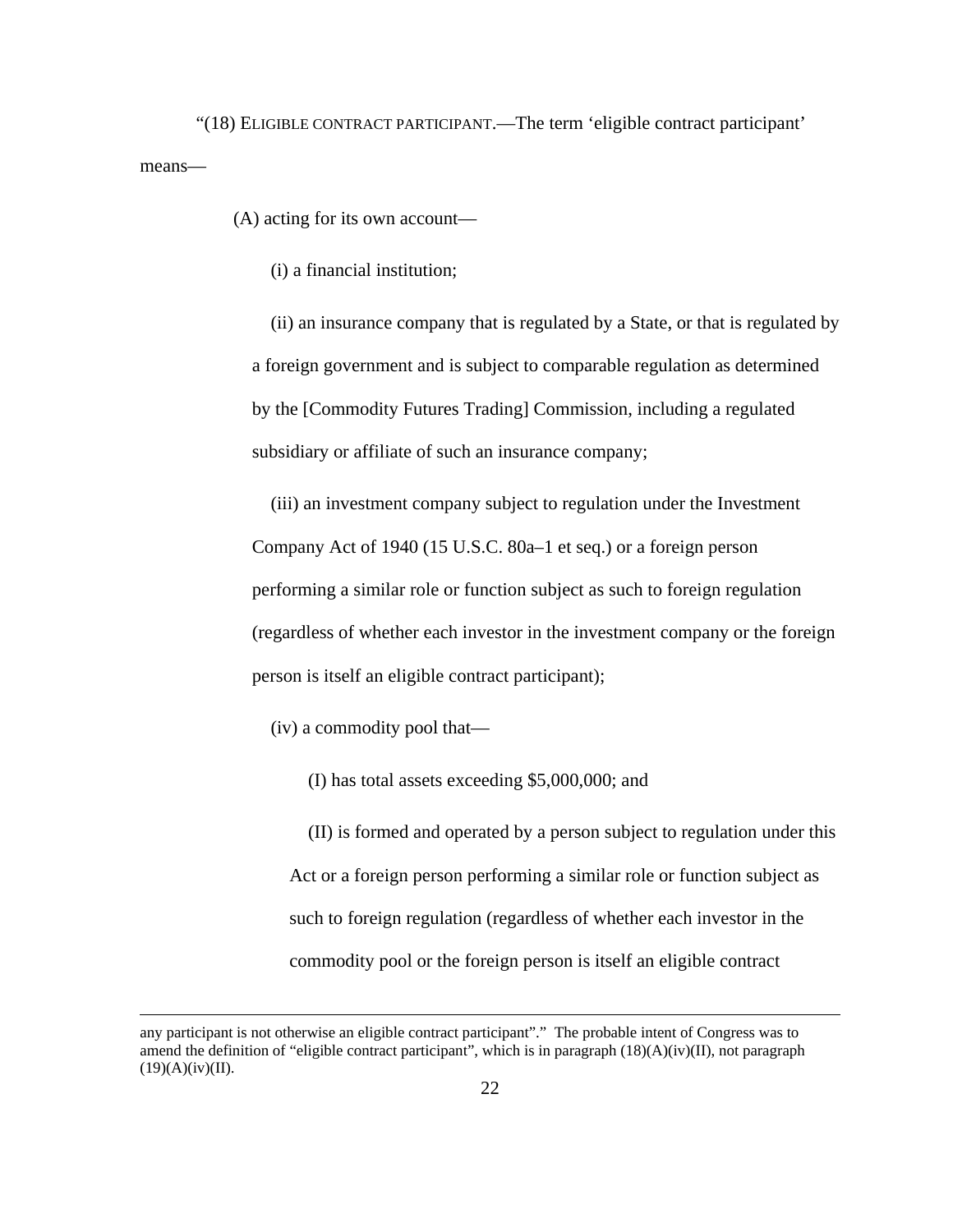participant) provided, however, that for purposes of section

 $2(c)(2)(B)(vi)$  and section  $2(c)(2)(C)(vii)$ , the term 'eligible contract participant' shall not include a commodity pool in which any participant is not otherwise an eligible contract participant;

(v) a corporation, partnership, proprietorship, organization, trust, or other entity—

(I) that has total assets exceeding \$10,000,000;

(II) the obligations of which under an agreement, contract, or transaction are guaranteed or otherwise supported by a letter of credit or keepwell, support, or other agreement by an entity described in subclause  $(I)$ , in clause  $(i)$ ,  $(ii)$ ,  $(iii)$ ,  $(iv)$ , or  $(vii)$ , or in subparagraph  $(C)$ ; or

(III) that—

(aa) has a net worth exceeding \$1,000,000; and

(bb) enters into an agreement, contract, or transaction in connection with the conduct of the entity's business or to manage the risk associated with an asset or liability owned or incurred or reasonably likely to be owned or incurred by the entity in the conduct of the entity's business;

(vi) an employee benefit plan subject to the Employee Retirement Income Security Act of 1974 (29 U.S.C. 1001 et seq.), a governmental employee benefit plan, or a foreign person performing a similar role or function subject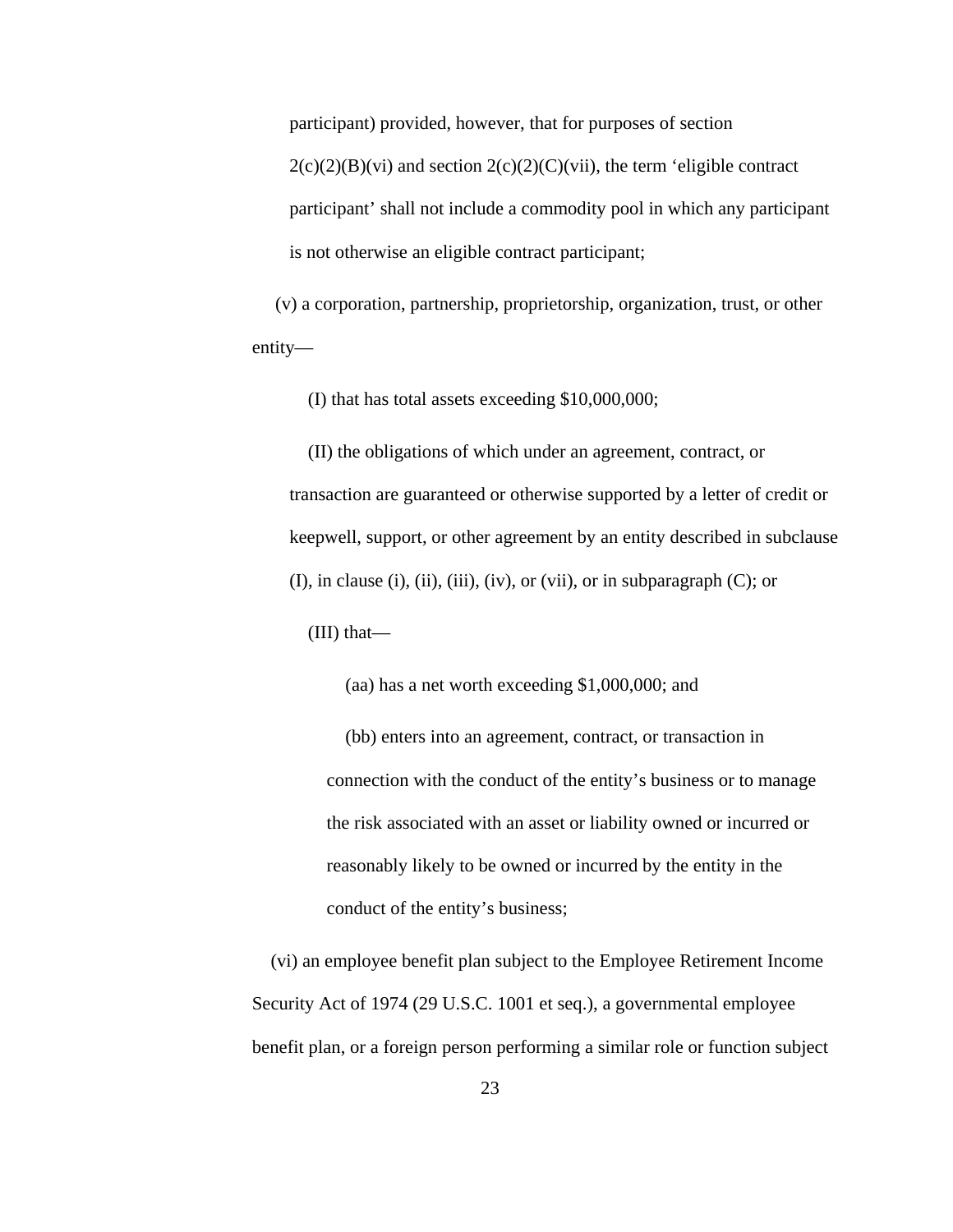as such to foreign regulation—

(I) that has total assets exceeding \$5,000,000; or

(II) the investment decisions of which are made by—

(aa) an investment adviser or commodity trading advisor subject to regulation under the Investment Advisers Act of 1940 (15 U.S.C. 80b–1 et seq.) or this Act;

(bb) a foreign person performing a similar role or function subject as such to foreign regulation;

(cc) a financial institution; or

(dd) an insurance company described in clause (ii), or a regulated subsidiary or affiliate of such an insurance company;

(vii)(I) a governmental entity (including the United States, a State, or a foreign government) or political subdivision of a governmental entity;

(II) a multinational or supranational government entity; or

(III) an instrumentality, agency, or department of an entity described in subclause (I) or (II);

except that such term does not include an entity, instrumentality, agency, or department referred to in subclause (I) or (III) of this clause unless (aa) the entity, instrumentality, agency, or department is a person described in clause  $(i)$ ,  $(ii)$ , or  $(iii)$  of paragraph  $(17)(A)$ ;  $(bb)$  the entity, instrumentality, agency,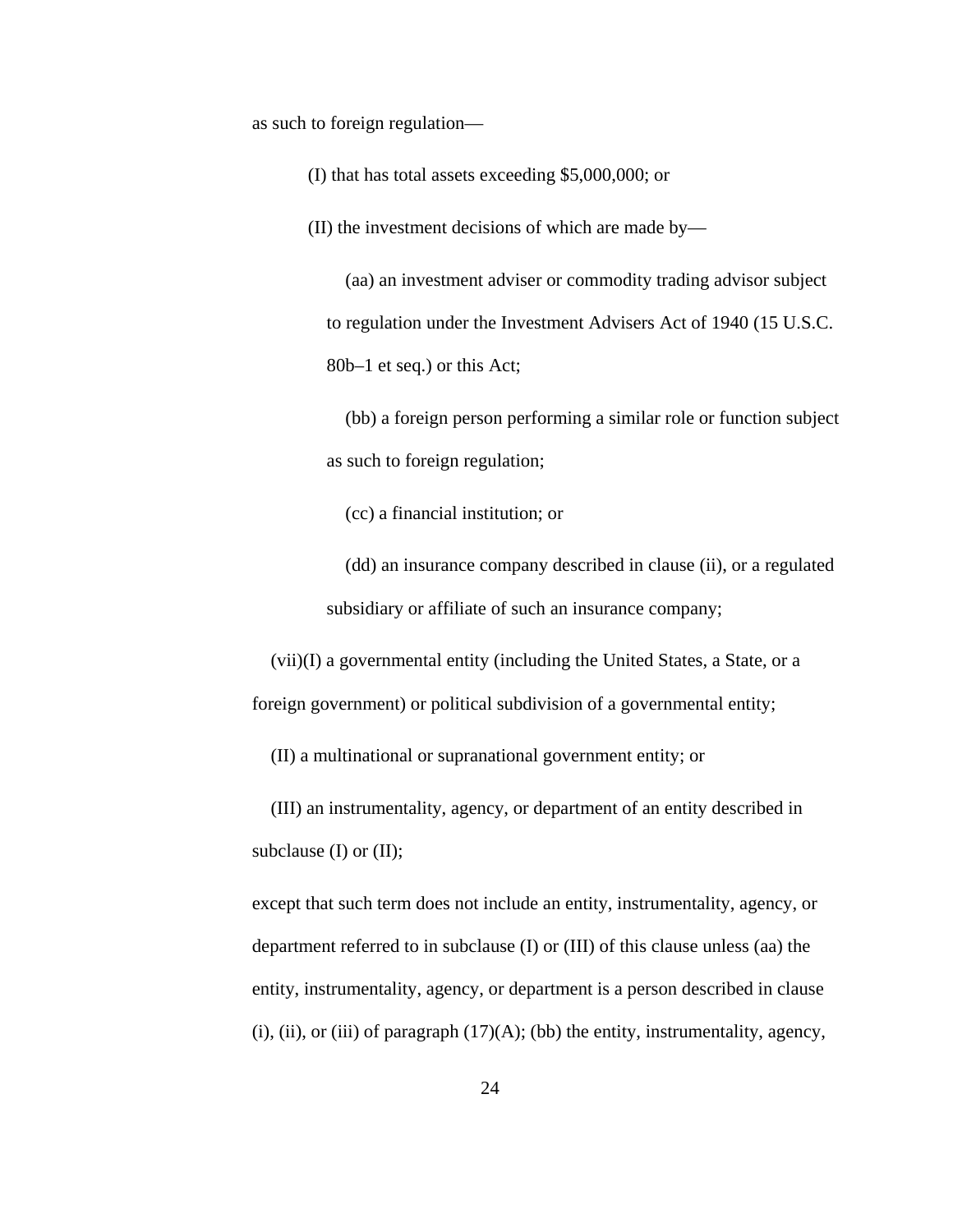or department owns and invests on a discretionary basis \$50,000,000 or more in investments; or (cc) the agreement, contract, or transaction is offered by, and entered into with, an entity that is listed in any of subclauses (I) through (VI) of section  $2(c)(2)(B)(ii)$ ;

(viii)(I) a broker or dealer subject to regulation under the Securities Exchange Act of 1934 (15 U.S.C. 78a et seq.) or a foreign person performing a similar role or function subject as such to foreign regulation, except that, if the broker or dealer or foreign person is a natural person or proprietorship, the broker or dealer or foreign person shall not be considered to be an eligible contract participant unless the broker or dealer or foreign person also meets the requirements of clause (v) or (xi);

(II) an associated person of a registered broker or dealer concerning the financial or securities activities of which the registered person makes and keeps records under section 15C(b) or 17(h) of the Securities Exchange Act of 1934 (15 U.S.C. 78o–5(b), 78q(h));

(III) an investment bank holding company (as defined in section 17(i) of the Securities Exchange Act of 1934 (15 U.S.C. 78q(i));

(ix) a futures commission merchant subject to regulation under this Act or a foreign person performing a similar role or function subject as such to foreign regulation, except that, if the futures commission merchant or foreign person is a natural person or proprietorship, the futures commission merchant or foreign person shall not be considered to be an eligible contract participant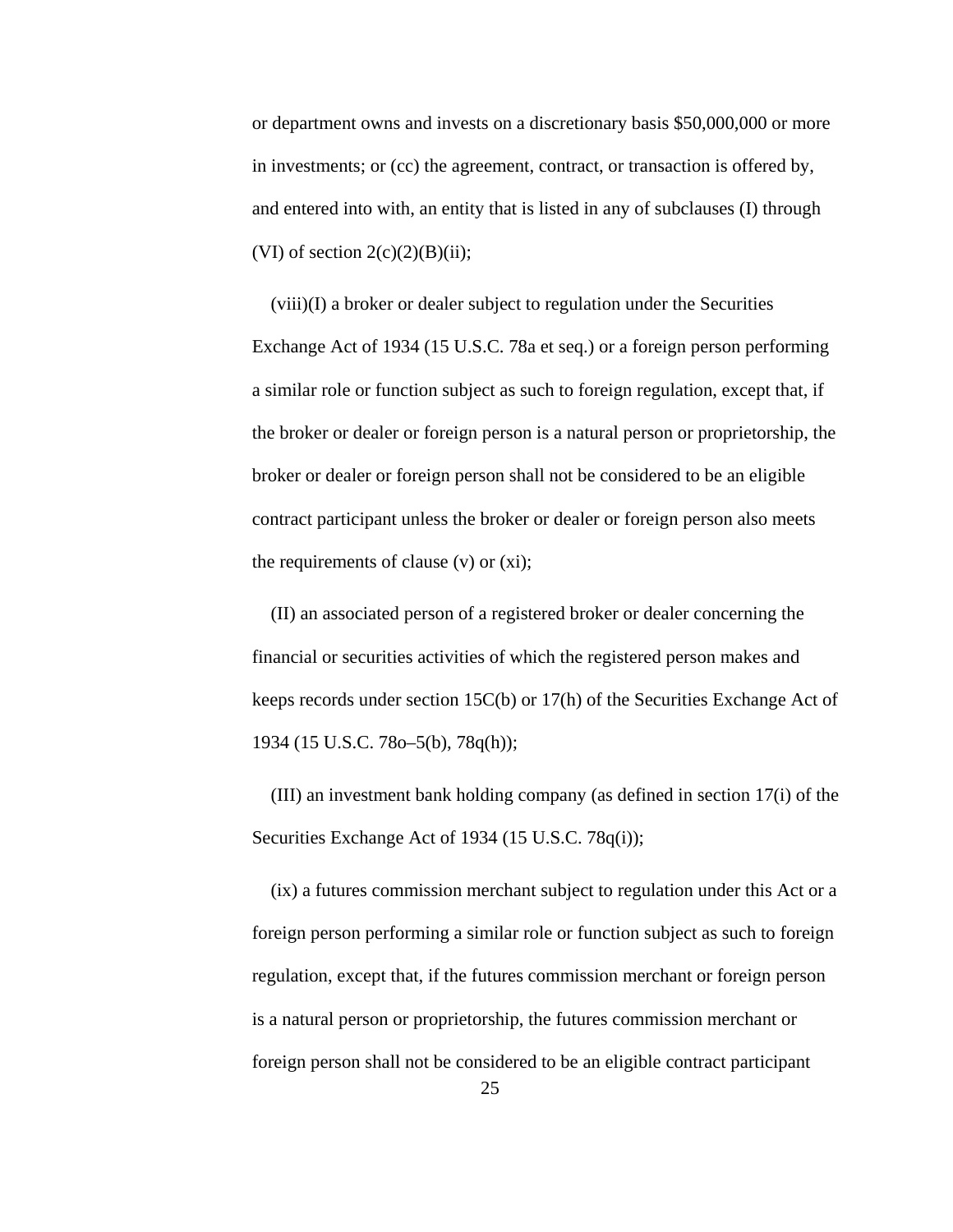unless the futures commission merchant or foreign person also meets the requirements of clause (v) or (xi);

(x) a floor broker or floor trader subject to regulation under this Act in connection with any transaction that takes place on or through the facilities of a registered entity (other than an electronic trading facility with respect to a significant price discovery contract) or an exempt board of trade, or any affiliate thereof, on which such person regularly trades; or

(xi) an individual who has amounts invested on a discretionary basis, the aggregate of which is in excess of—

(I) \$10,000,000; or

(II) \$5,000,000 and who enters into the agreement, contract, or transaction in order to manage the risk associated with an asset owned or liability incurred, or reasonably likely to be owned or incurred, by the individual;

 $(B)(i)$  a person described in clause (i), (ii), (iv), (v), (viii), (ix), or (x) of subparagraph (A) or in subparagraph (C), acting as broker or performing an equivalent agency function on behalf of another person described in subparagraph  $(A)$  or  $(C)$ ; or

(ii) an investment adviser subject to regulation under the Investment Advisers Act of 1940, a commodity trading advisor subject to regulation under this Act, a foreign person performing a similar role or function subject as such to foreign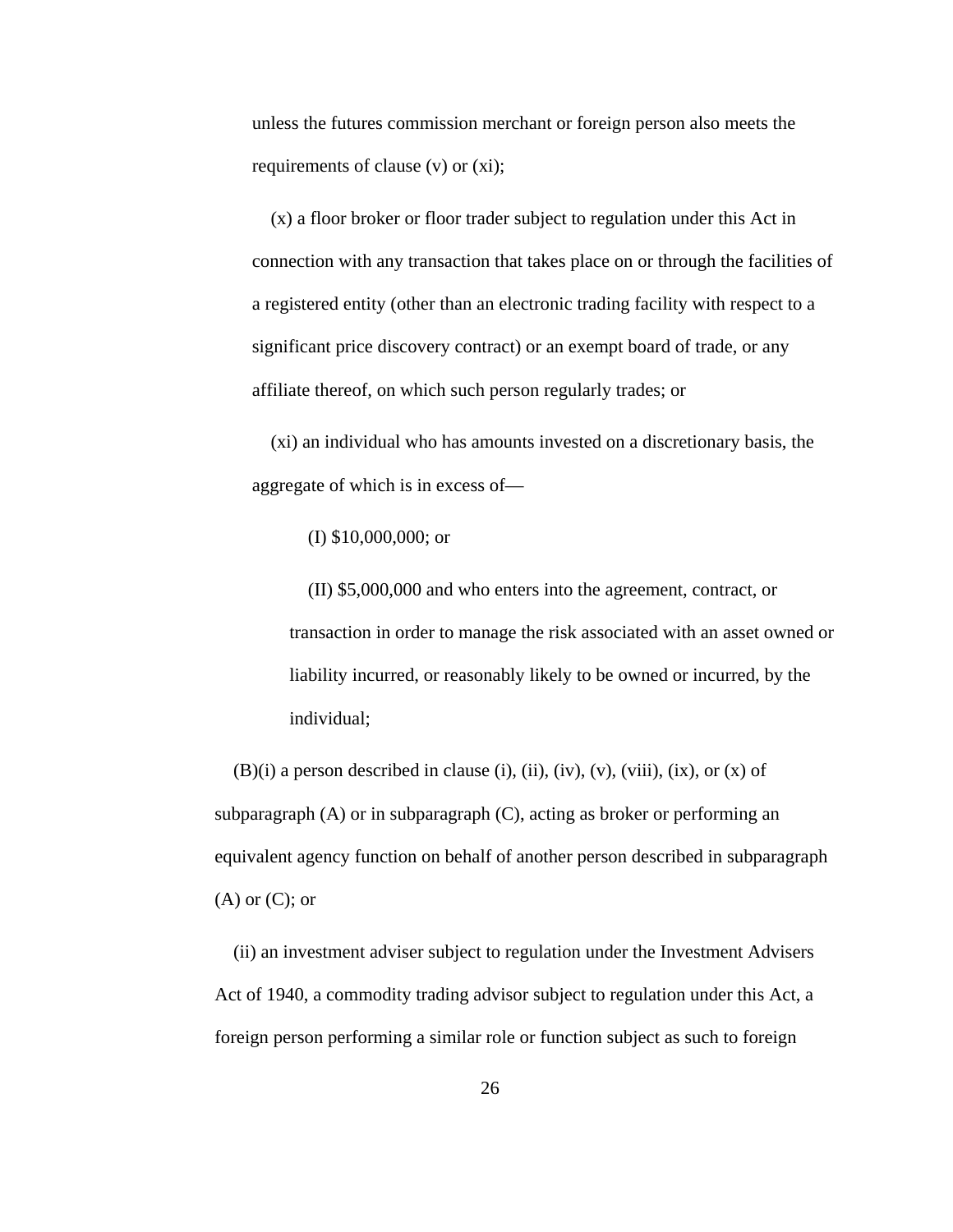regulation, or a person described in clause (i), (ii), (iv), (v), (viii), (ix), or  $(x)$  of subparagraph (A) or in subparagraph (C), in any such case acting as investment manager or fiduciary (but excluding a person acting as broker or performing an equivalent agency function) for another person described in subparagraph (A) or (C) and who is authorized by such person to commit such person to the transaction; or

(C) any other person that the [Commodity Futures Trading] Commission determines to be eligible in light of the financial or other qualifications of the person."

**Security-Based Swap Agreement:** Section 761(a)(6) of the Dodd-Frank Act: "(78) SECURITY-BASED SWAP AGREEMENT.—

(A) IN GENERAL.—For purposes of sections 9, 10, 16, 20, and 21A of this Act, and section 17 of the Securities Act of 1933 (15 U.S.C. 77q), the term 'security